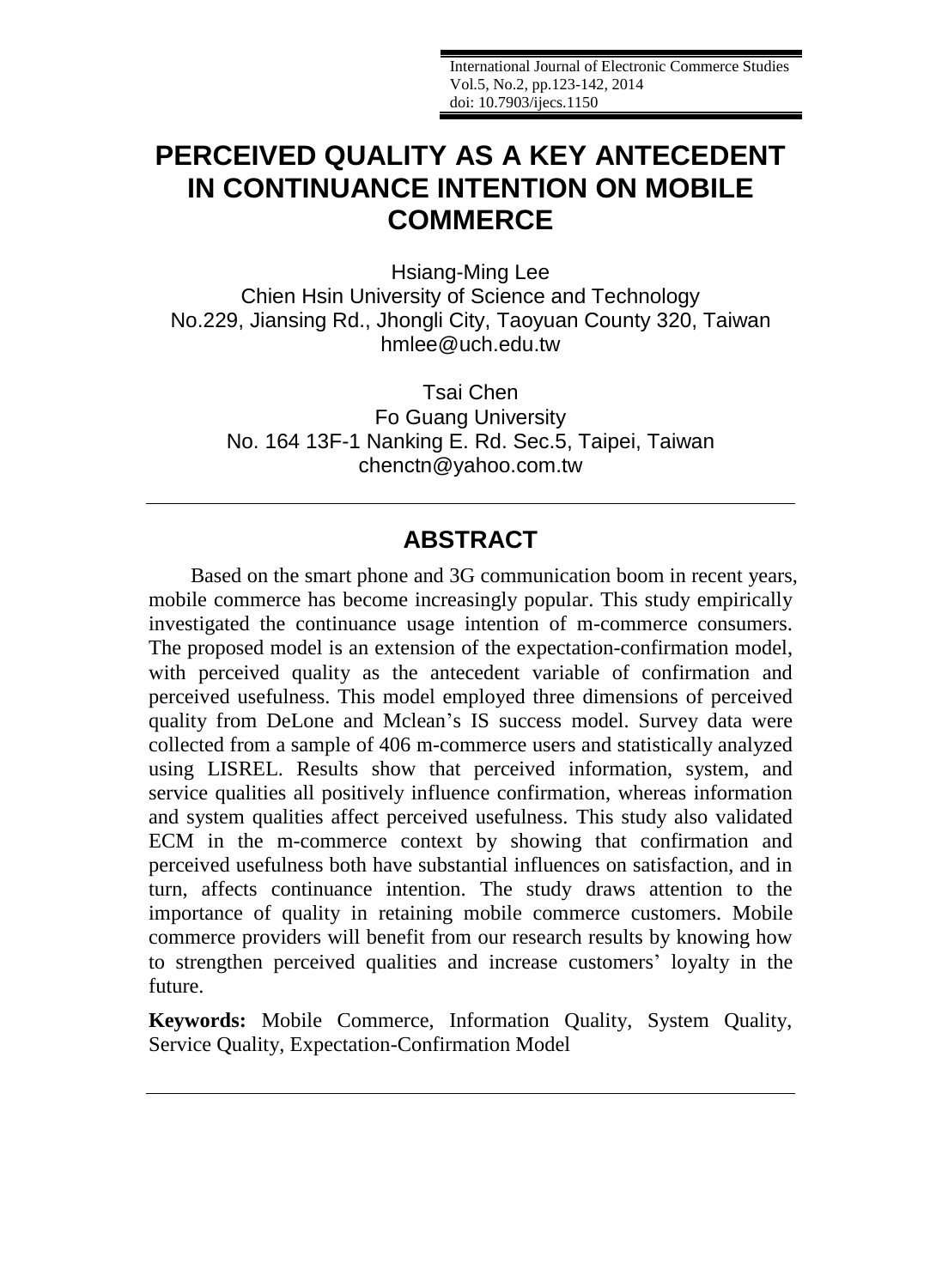#### **1. INTRODUCTION**

Explosive growth in the usage and market penetration of mobile devices (e.g., mobile phones, personal digital assistants, and other handheld devices) is the driving force behind mobile commerce  $(m\text{-commence})^1$ . The exponential increase of m-commerce sales in the United States, with 91.4% and 73.1% increases estimated for 2011 and 2012, respectively, is primarily the result of increasing smartphone usage and mobile Internet usage<sup>2</sup>. By the end of 2011, there were 5.9 billion mobile cellular subscriptions worldwide, including 1.2 billion active mobile broadband subscriptions. Access to 3G mobile networks is now available to 45% of the global population. Asia and the Pacific have contributed greatly to this global phenomenon<sup>3</sup>. According to the National Communication Commission (NCC) of Taiwan, the number of 3G subscribers reached 20.9 million in 2011, representing a penetration rate of 76.9%<sup>4</sup>. Consequently, Taiwan has gained various advantages in developing m-commerce<sup>5</sup>.

Although mobile telephones and other applications can be developed quickly and easily for m-commerce, it is important to have a deeper insight into consumers' perceptions and acceptance of m-commerce<sup>6</sup>. Previous research in this area has focused primarily on the adoption of m-commerce. However, the success of the industry depends on customers' continuance intention and long-term use<sup>7</sup>. M-commerce users are irregular in their actions and they might not return to the action if they leave $8$ . Thus, it is very important to maintain users' loyalty for the success of m-commerce<sup>9</sup>. Many studies tested information system continuance usage intention with the expectation-confirmation model (ECM). Integrating expectation-confirmation theory (ECT) from consumer behavior literature<sup>10</sup> with the technology acceptance model (TAM) of information systems (IS) success<sup>11</sup>, ECM proposed that confirmation and perceived usefulness are two determinants of user satisfaction and subsequently post-purchase behavior (e.g., continuance intention)<sup>12, 13, 14, 15</sup>. ECM has been proven to be successfully applied in various consumer-oriented online service contexts $^{14}$ , <sup>16, 17</sup>. It is therefore a logical step to adopt and empirically test this model in m-commerce, a form of wireless online service, in order to gain a deeper insight into continuance intention of m-commerce as well as to enlarge ECM's application domain.

In addition to ECM, perceived quality may be a potential antecedent of long-term use. Perceived quality is an indispensable factor for mobile Internet providers because it helps them to acquire customers by satisfying them with their first time use. It also increases customer loyalty by encouraging customers to use the provider's services repeatedly in the future<sup>18</sup>. Research on quality has focused mainly on relevant fields such as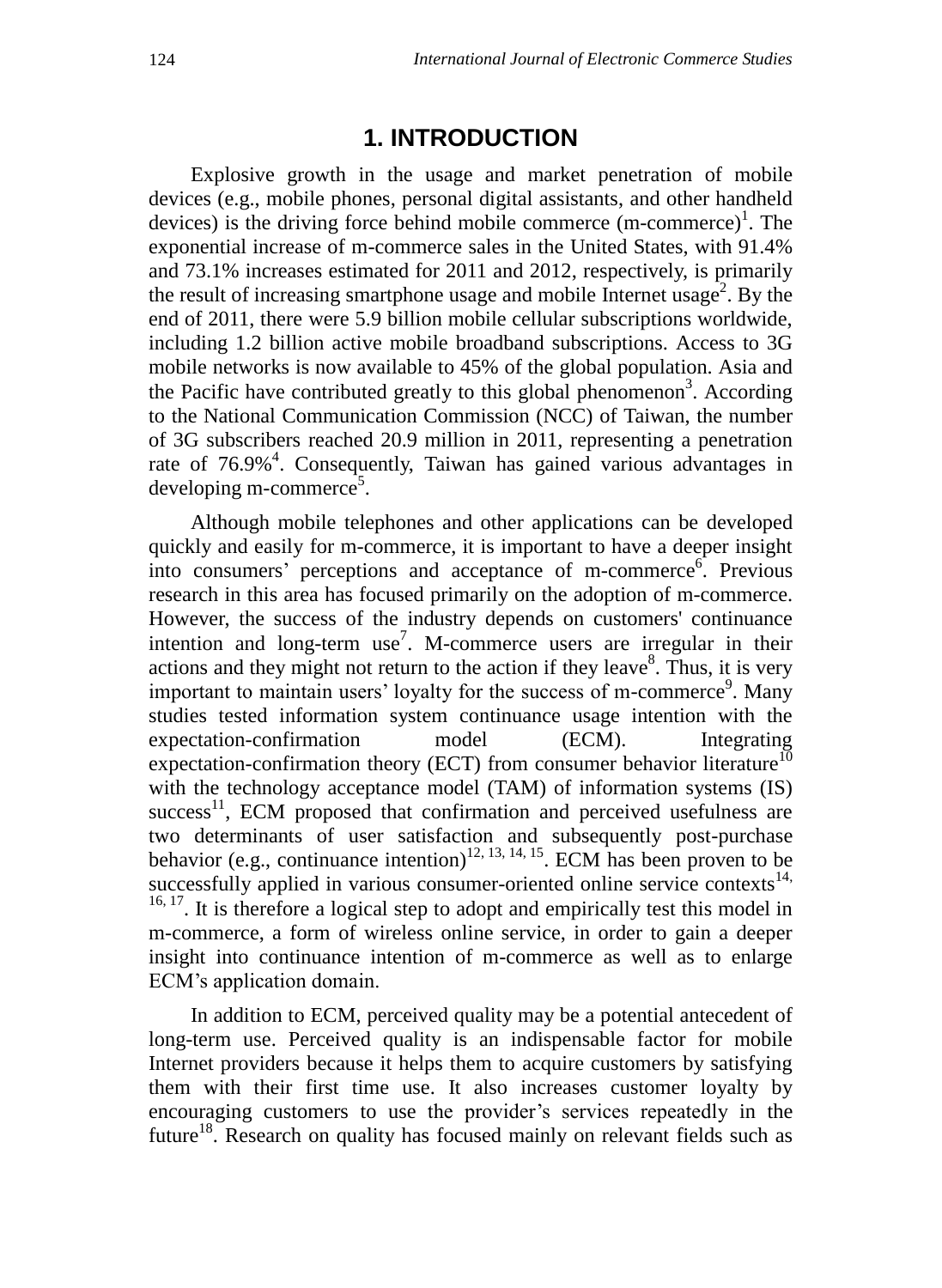websites<sup>19</sup> and responsiveness<sup>20</sup>. DeLone and Mclean<sup>21, 22</sup> postulated a model of information system (IS) success with system, information, and service qualities as quality dimensions. Because perceived quality is necessary for m-commerce success, it may also be a decisive factor of continuance usage. However, research in this area is lacking. Therefore, this study integrates the three dimensions of perceived quality of DeLone and Mclean<sup>21, 22</sup> with ECM to investigate the determinants of consumer intentions to continue using m-commerce.

This study is organized as follows: literature on perceived quality and the expectation-confirmation model is reviewed. After the research model and hypotheses are proposed, an online survey was conducted with structural equation modeling as the statistical analysis technique applied to collected data. Lastly, there is a discussion of research results followed by a discussion of managerial implications, limitations and future research.

## **2. LITERATURE REVIEW**

#### 2.1 Mobile Commerce

Mobile commerce (m-commerce) represents the use of mobile devices (e.g., mobile phones, PDAs, and handheld computers) to conduct new types of e-commerce transactions using wireless telecommunication networks and other wired e-commerce technologies<sup>23</sup>. Thus, m-commerce is any type of service or transaction with economic value involving, at least on one end, wireless networks and mobile devices<sup>5</sup>.

M-commerce was initially expected to experience tremendous growth for several reasons, including the rapid growth of mobile phone adoption and its corresponding advantage of connecting with the community at any time and any place<sup>1</sup>. In addition, the improving safety of mobile payment has also resulted in increased use of handheld devices to deliver m-commerce<sup>24</sup>. However, several factors may reduce the potential benefits of m-commerce by frustrating users: data transfer difficulties<sup>25</sup>, poor connectivity<sup>26</sup>, and awkward device design features such as small screens, low-resolution displays, and tiny multifunction keypads $^{23}$ .

#### 2.2 Perceived Qualities

Empirical research on m-commerce has shown that perceived system quality, defined by the authors as "the degree to which individuals perceive that the connection between a mobile device and the Internet is satisfying, in terms of transfer speed and reliability"<sup>27</sup>, has a significant effect on attitudes toward wireless financial services. This in turn has a positive effect on the usage intentions of consumers<sup>27</sup>. Chae et al.  $^{18}$ , on the other hand, investigated the information quality of mobile Internet services and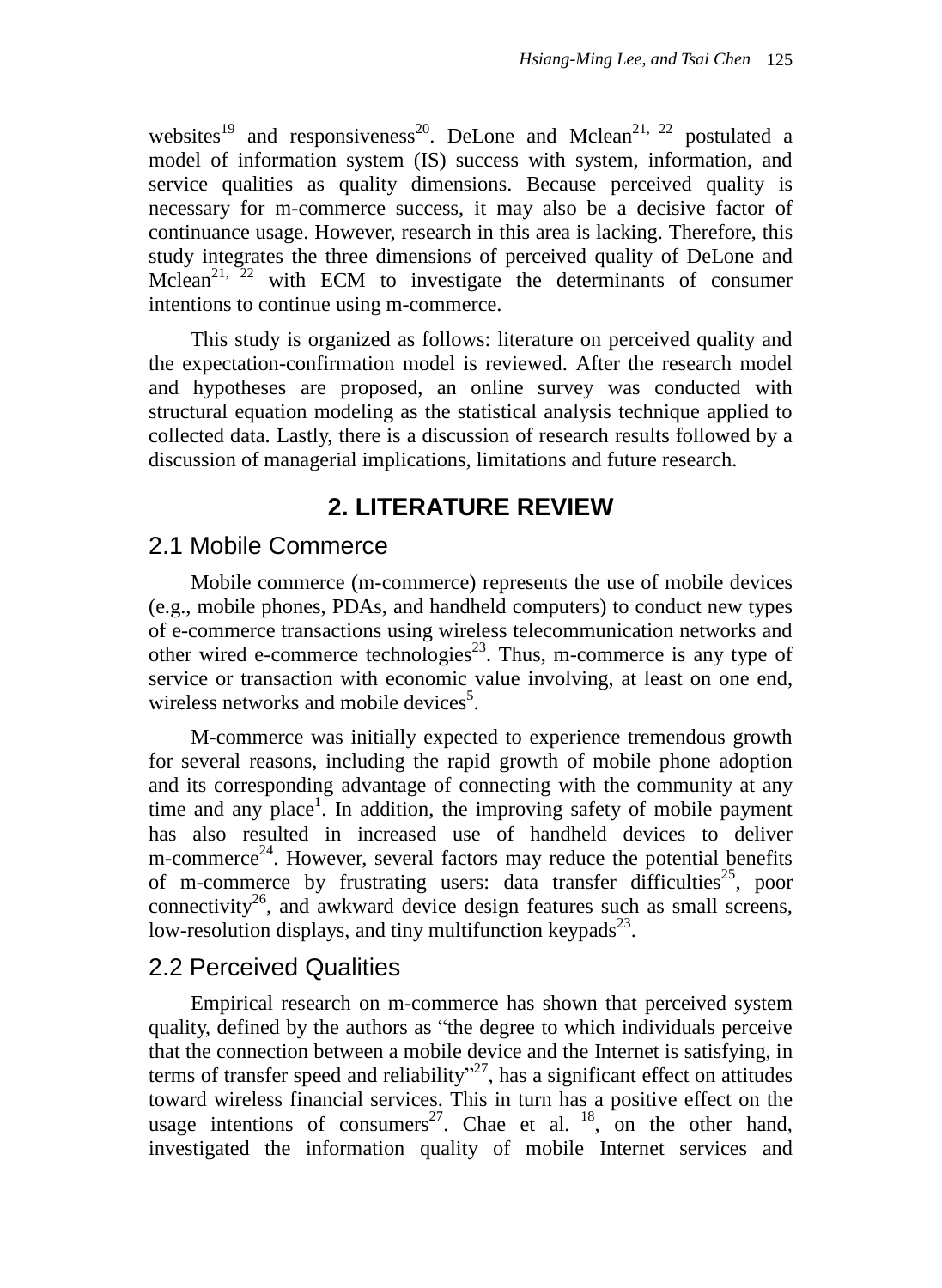proposed a four-dimensional mobile service quality description consisting of connection quality, content quality, interaction quality, and context quality. "Information quality", however, is an umbrella term that typically only refers to connection quality, which represents uninterrupted accessibility to a mobile service that enables consumers to work in a stable environment. Although this is similar to parts of the above-mentioned perceived system quality<sup>16</sup>, the terminology is rather confusing.

Consumers, irrespective of wired or wireless Internet access, are concerned not with how a service is provided, but with the resulting quality they receive<sup>15</sup>. Thus, research on IS quality and e-commerce success can be of great help in understanding consumer perceptions.

Based on research by Shannon and Weaver<sup>28</sup> and information "influence" theory by Mason<sup>29</sup>, DeLone and Mclean<sup>21</sup> postulated a model of information system (IS) success in which "system quality" measures technical success, "information quality" measures semantic success, and "use satisfaction, individual impacts" and "organizational impacts" measure effectiveness success. Pitt, Watson, and Kavan<sup>30</sup> later argued that the measures seem strongly product-focused. Because service plays a vital role in IS effectiveness, they added "service quality" as another component of IS success. The updated model can be adapted to the measurement challenges of the B2C e-commerce world<sup>22</sup>.

In an e-commerce system, system quality refers to measures of the information processing system itself in terms of usability, availability, reliability, adaptability, and response time $31$ . Information quality refers to measures of IS output, namely the quality of the information that the system produces primarily in the form of reports and captures "the content issue," which means that Web content should be personalized, complete, relevant, and easy to understand<sup>22</sup>. Finally, service quality measures the quality of the support system users receive from the IS department and IT support personnel<sup>22</sup>. Previous research usually measures service quality with respect to responsiveness, assurance, and empathy $^{22, 32, 33}$ .

Using the three-dimensional quality concept from DeLone and McLean's model, another empirical study investigated the effect of Web site quality on customer conversion and retention and showed that, although the relationships were significant, online companies should focus on system quality to increase intention of initial purchase and on service quality for intention of continued purchase $34$ .

## 2.3 Expectation-Confirmation Model

Bhattacherjee<sup>16</sup> proposed the expectation-confirmation model (ECM) by integrating expectation-confirmation theory (ECT) of consumer behavior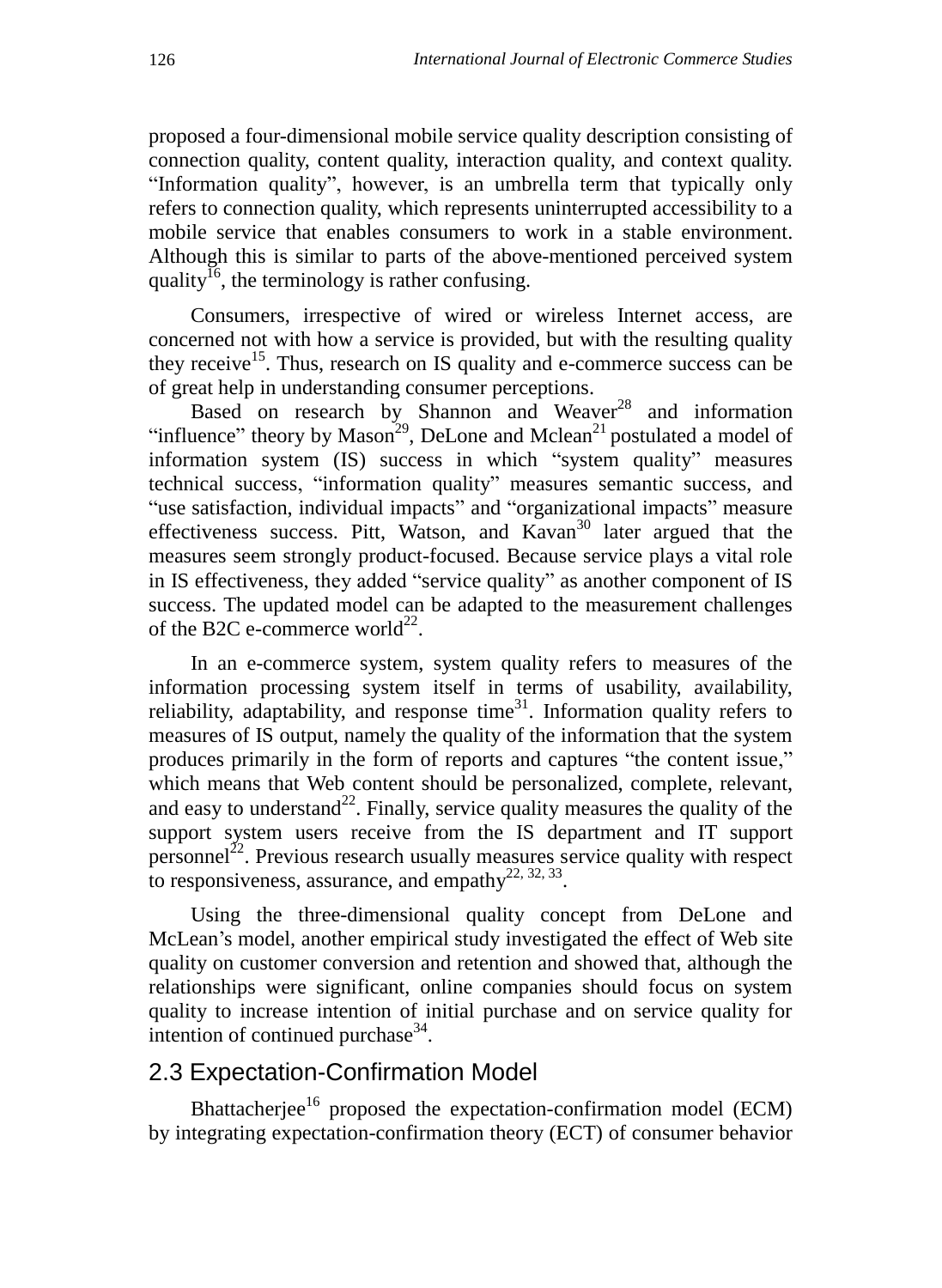literature<sup>10</sup> with the technology acceptance model (TAM) of information systems  $(IS)$  success<sup>11</sup>. Bhattacheriee examined the cognitive beliefs and antecedents that influence intention to continue using IS. ECT was first theorized by  $Oliver<sup>10</sup>$  and was frequently used to study consumer satisfaction and post-purchase behavior<sup>8</sup>. Consumers assess the perceived performance of a specific product or service in relation to their original expectation of their purchase, and then determine whether their expectations were met $^{10, 35}$ . Confirmed or positive disconfirmed consumers experience "satisfaction," and satisfied consumers, in turn, form a repurchase intention. Dissatisfied users discontinue subsequent use<sup>10</sup>. Spreng, MacKenzie and Olshavsky  $(1996)^{36}$  further conceptualized two types of satisfaction, attribute satisfaction and information satisfaction, which are influenced by congruent desires and expectations. The continuance decision of IS users is similar to consumers' repurchase decisions because they both (1) follow an initial (acceptance or purchase) decision, (2) are influenced by the initial use (of IS or product) experience, and (3) can potentially lead to ex post reversal of the initial decision<sup>16</sup>. Drawing from the TAM<sup>11</sup>, Bhattacherjee<sup>16</sup> suggested that post-consumption expectation can be represented as ex post perceived usefulness in the IS continuance model. Perceived usefulness is expected to influence users' post-acceptance affect (i.e., satisfaction) and continuance intention. Confirmation increases users' perceived usefulness, and negative confirmation reduces this perception.

The ECM emphasizes the importance of post-adoption expectation instead of pre-expectation<sup>13</sup>. Thus, the ECM suggests that an individual's intention to continue IS usage depends on three variables: the user's level of satisfaction with the IS, the user's confirmation of expectations, and post-adoption expectations in the form of perceived usefulness<sup>37</sup>. The ECM has also proven to be successful in various consumer-oriented online service contexts  $^{[4, 16, 17]}$ .

## **3. RESEARCH MODEL AND HYPOTHESES**

The more that an individual forms a perception of a service or product's performance, the more likely it is that perceived performance will exceed expectation levels, leading to a positive relationship between perceived performance and disconfirmation<sup>38</sup>. Some studies have defined perceived performance as perceived quality. For example, Yen and Lu<sup>39</sup> defined sellers' performance as bidders' perceptions of how the sellers meet their expectations of service quality and reputation in online auctions. Empirical research has shown that information and system qualities have significantly positive effects on disconfirmation<sup>40</sup>. Prior IS studies have demonstrated a positive effect of system quality on user satisfaction<sup>22, 41</sup>. Service quality is also the main factor influencing consumer satisfaction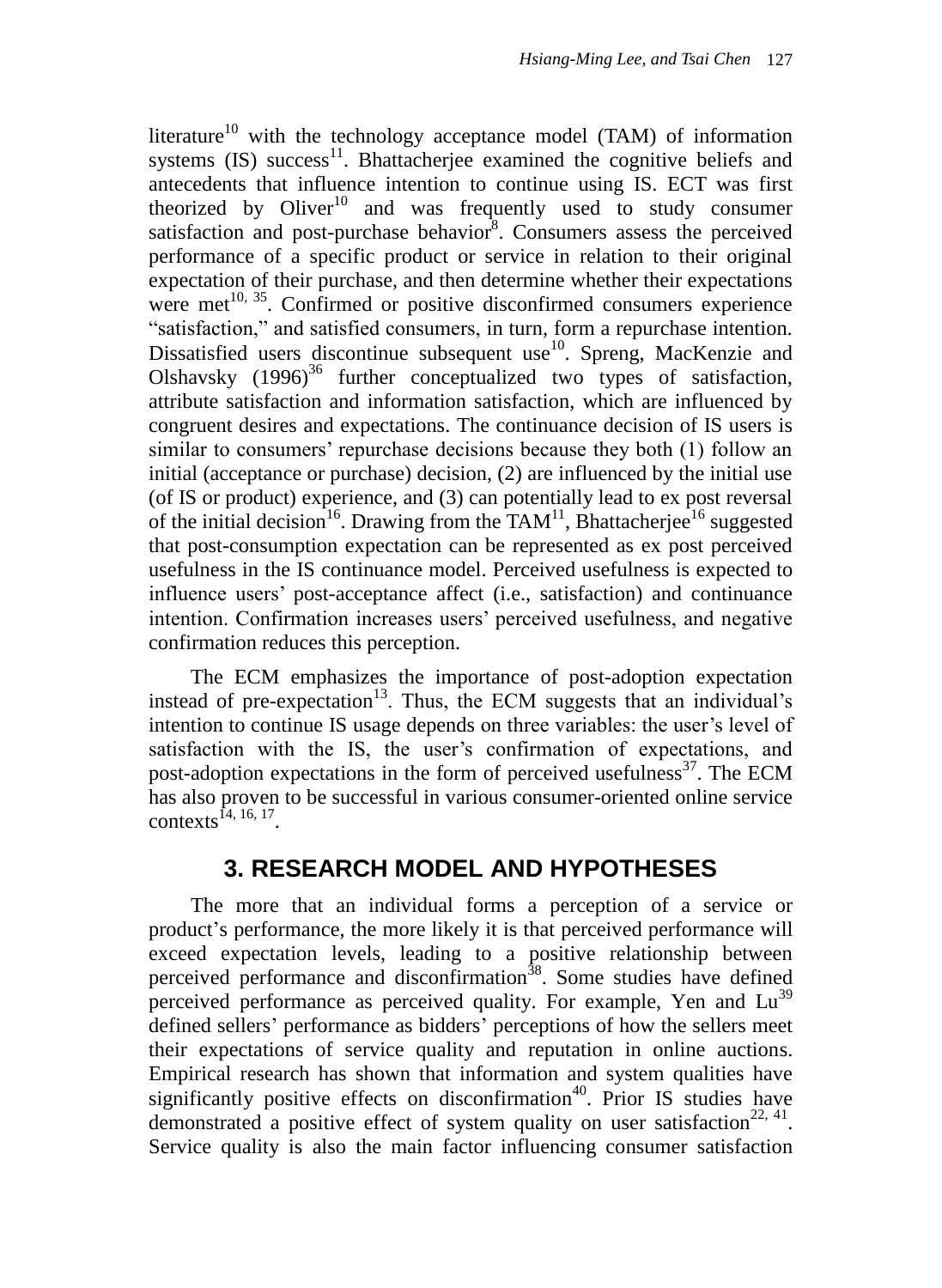with a Web site, which in turn determines their intention to repurchase on that Web site<sup>42, 43</sup>. In industries apart from the computer industry, such as the insurance industry, service quality also influences consumer satisfaction and determines their repurchase intention<sup>44</sup>. All three qualities have significant influences on satisfaction in the e-commerce context<sup>45</sup>. In the ECM, satisfaction occurs only after an initial expectation is confirmed. Thus, confirmation can be considered a mediating variable between quality and satisfaction, leading to the following hypotheses:

- *H1a: Perceived information quality has a positive effect on confirmation in m-commerce.*
- *H1b: Perceived system quality has a positive effect on confirmation in m-commerce.*
- *H1c: Perceived service quality has a positive effect on confirmation in m-commerce.*

Empirical research has shown that information quality is a major influence on the perceived usefulness of websites<sup>42, 46</sup>, as suggested by Seddon<sup>47</sup> and validated by Rai et al.<sup>41</sup> concerning traditional IS. Because system quality is concerned primarily with the consistency of the interface and ease of use $47$  and perceived ease of use influences perceived usefulness<sup>11</sup>, system quality likely has a positive effect on the perceived usefulness of an e-commerce system<sup>42</sup>. There is also a positive relationship between service quality and perceived usefulness<sup>48</sup>. In the study of mobile website adoption,  $Zhou^{49}$  also found that information quality, system quality and service quality all had positive effect on perceived usefulness. Therefore, this study proposes the following hypotheses:

- *H2a: Perceived information quality has a positive effect on perceived usefulness in m-commerce.*
- *H2b: Perceived system quality has a positive effect on perceived usefulness in m-commerce.*
- *H2c: Perceived service quality has a positive effect on perceived usefulness in m-commerce.*

The research model in this study (Fig. 1) is an extension of the ECM based on the information quality of m-commerce. Because the ECM is used as the baseline model of this study and service repurchase intention among mobile Internet users is significantly related to satisfaction<sup>50</sup>, this study verifies the hypothesized relationships of the ECM in the m-commerce context.

- *H3: Users' extent of confirmation is positively associated with their perceived usefulness of m-commerce approach.*
- *H4: Users' extent of confirmation is positively associated with their*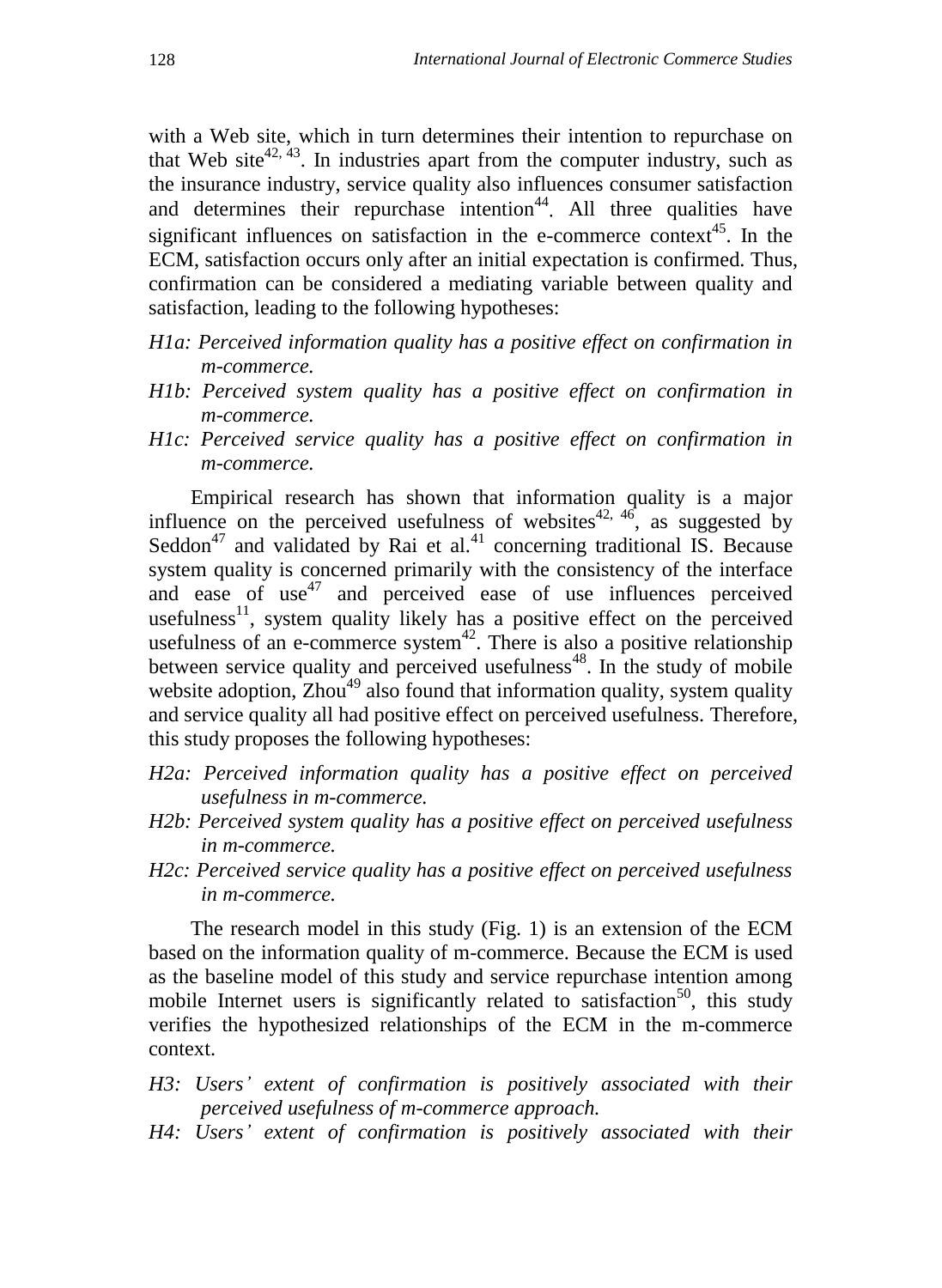*perceived satisfaction of m-commerce approach.*

- *H5: Users' perceived usefulness of m-commerce approach is positively associated with their satisfaction.*
- *H6: Users' perceived usefulness of m-commerce approach is positively associated with their continuance intention.*
- *H7: Users' satisfaction with m-commerce approach is positively associated with their continuance intention.*



**Figure 1.** Research model

## **4. Methodology**

#### 4.1 Measurement

This study measures seven constructs: system quality, information quality, service quality, confirmation, perceived usefulness, satisfaction, and continuance intention (Appendix A). These items were taken from prior IS studies<sup>5, 8, 18, 16, 36, 41, 42</sup> and reworded to specifically relate to online barter. All items were measured using 5-point Likert scales anchored from 1 (*strongly disagree*) to 5 (*strongly agree*). The initial version of the instrument was pre-tested for content validity at a meeting between six m-commerce experts and users. Participants examined the survey instrument and were asked to comment on the wording of each item, its length, and format.

## 4.2 Sampling

The empirical data presented in this study were collected using an Internet survey, and the messages advertising this survey were posted in various public forums. In addition, e-mails were sent to mobile phone users who were continuing educating students at three universities. By the cut-off date, a convenience sample of 416 responses was collected. Among the 416 responses received, 10 were discarded as incomplete, yielding 406 usable responses. Table 1 shows the major characteristics of the 406 subjects.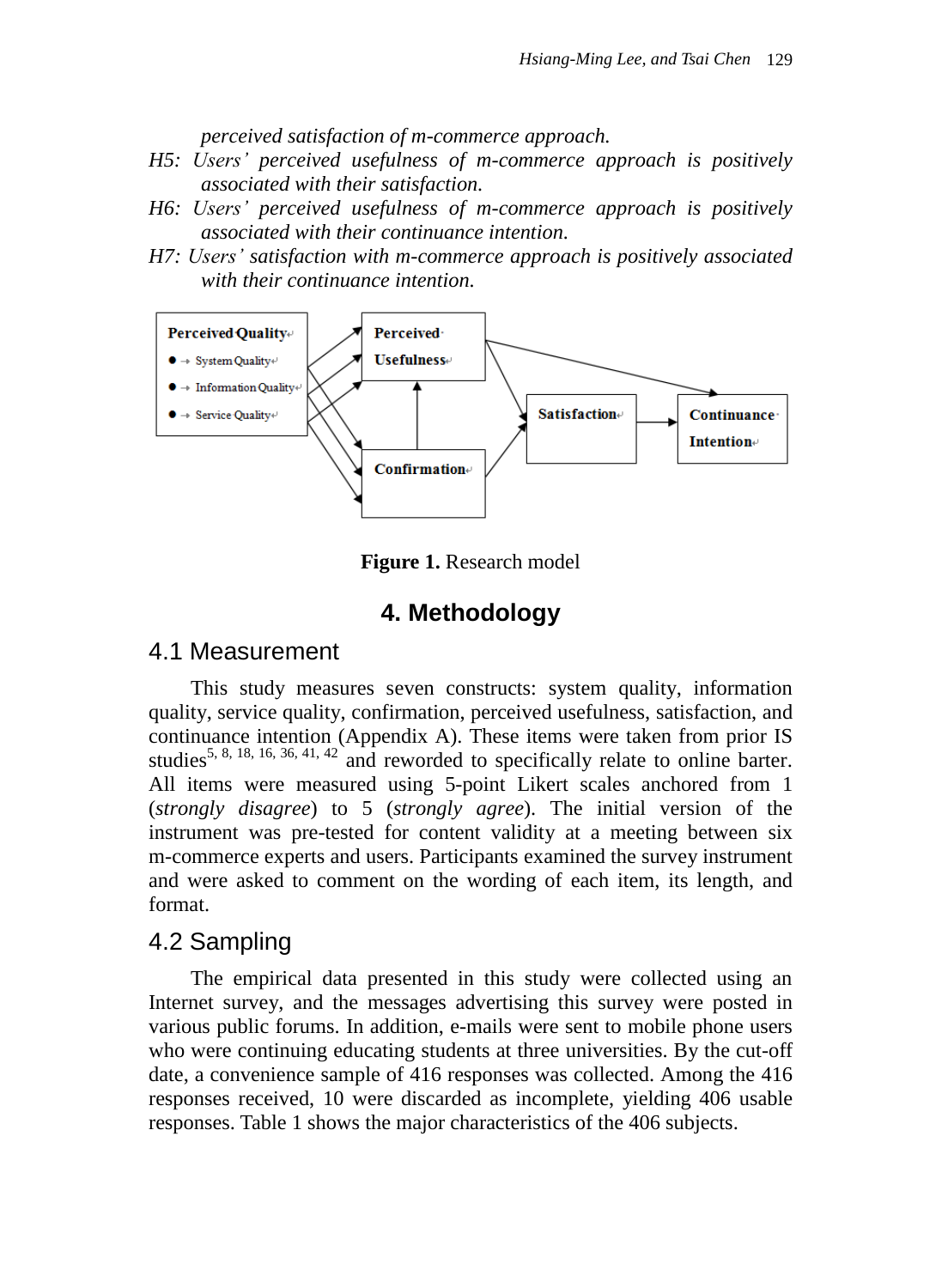| Variable      | Category                   | Number         | Percentage |
|---------------|----------------------------|----------------|------------|
| Gender        | Male                       | 216            | 53.2       |
|               | Female                     | 190            | 46.8       |
| Age           | 20 or under                | 10             | 2.5        |
|               | $21 - 20$                  | 138            | 34.0       |
|               | $31 - 40$                  | 216            | 53.2       |
|               | $41 - 50$                  | 33             | 8.1        |
|               | 51 or more                 | 9              | 2.2        |
| Education     | Middle School or less      | $\overline{2}$ | 0.5        |
|               | <b>High School</b>         | 20             | 4.9        |
|               | University                 | 300            | 73.9       |
|               | Graduate School            | 84             | 20.7       |
| Occupation    | Student                    | 32             | 7.9        |
|               | <b>Public Service</b>      | 25             | 6.2        |
|               | Technology                 | 141            | 34.7       |
|               | <b>Bank and Finance</b>    | 29             | 7.1        |
|               | Industry                   | 66             | 16.3       |
|               | <b>Fishery and Farming</b> | 5              | 1.2        |
|               | Service                    | 108            | 26.6       |
| Income (US\$) | 660 or less                | 41             | 10.1       |
|               | 660-1,000                  | 71             | 17.5       |
|               | 1,001-1,650                | 177            | 43.6       |
|               | 1,651-2,350                | 74             | 18.2       |
|               | $2,351$ or more            | 43             | 10.6       |

**Table 1.** Demographic profile of the sample

#### 4.3 Data analyses

Following the two-step approach recommended by Anderson and Gerbing<sup>51</sup>, this study first assesses the reliability and validity of the measurement model, and then examines the structural model.

All construct scales were analyzed using Cronbach's *α* first to determine if the scales exhibited acceptable levels of reliability<sup>52</sup>. Table 2 showed that Cronbach's *α* values of all seven constructs exceeded 0.7, indicating acceptable reliability. The reliability can also be checked if the CR value was 0.70 or higher and the AVE value was 0.50 or higher. All factors met both criteria (Table 2). Convergent and discriminant validity were assessed using confirmatory factor analysis (CFA)<sup>53, 54</sup>. Convergent validity can be evaluated by examining the factor loadings from the confirmatory factor analysis. According to Hair, Anderson, Tatham and Black's <sup>55</sup> suggestion that factor loadings greater than 0.50 were considered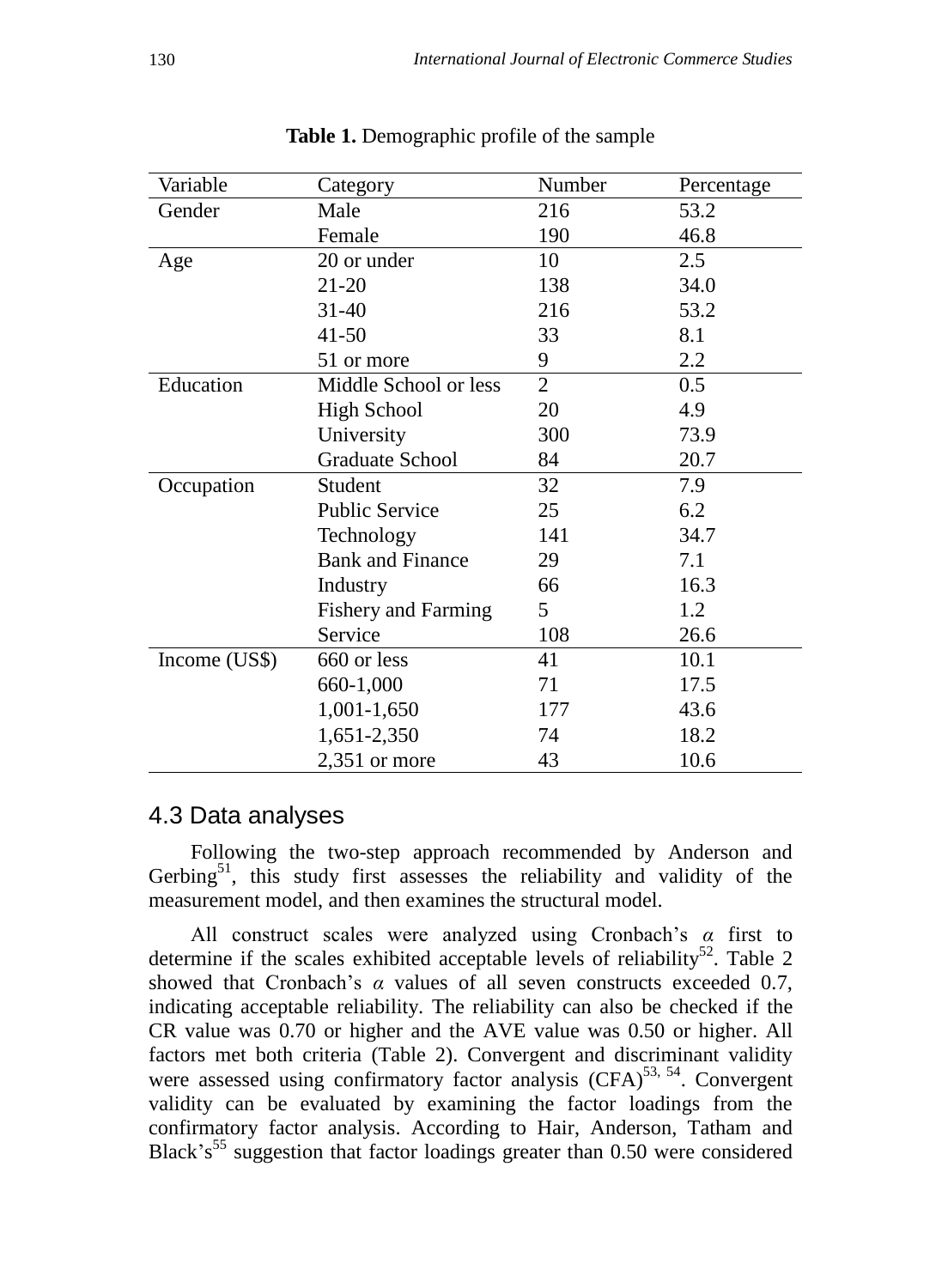to be very significant. All the factor loadings were higher than 0.7 in this study. These results provide strong evidence of convergent validity. For discriminant validity, Table 3 showed the inter-construct correlations and the square roots of the AVE. The square root of the AVE was higher than their shared variances. The results confirmed the discriminant validity of the model constructs.

| Construct         | Items            | Standardized | $\overline{T}$ | Cronbach's | <b>CR</b> | <b>AVE</b> |
|-------------------|------------------|--------------|----------------|------------|-----------|------------|
|                   |                  | Loading      | value          | $\alpha$   |           |            |
| Perceived         | SEQ1             | 0.87         | 22.00          | .933       | 0.935     | 0.783      |
| Service           | SEQ <sub>2</sub> | 0.91         | 23.60          |            |           |            |
| Quality           | SEQ3             | 0.88         | 22.45          |            |           |            |
| (SEQ)             | SEQ4             | 0.88         | 22.13          |            |           |            |
| Perceived         | SYQ1             | 0.84         | 20.35          | .897       | 0.893     | 0.677      |
| System            | SYQ <sub>2</sub> | 0.79         | 18.53          |            |           |            |
| Quality           | SYQ3             | 0.83         | 19.88          |            |           |            |
| (SYQ)             | SYQ4             | 0.83         | 20.11          |            |           |            |
| Perceived         | INQ1             | 0.78         | 18.18          | .903       | 0.905     | 0.657      |
| Information       | INQ <sub>2</sub> | 0.85         | 21.02          |            |           |            |
| Quality           | INQ3             | 0.78         | 18.46          |            |           |            |
| (INQ)             | INQ4             | 0.85         | 20.73          |            |           |            |
|                   | INQ5             | 0.79         | 18.62          |            |           |            |
| Continuance       | CIN1             | 0.88         | 22.42          | .935       | 0.933     | 0.823      |
| Intention         | CIN <sub>2</sub> | 0.90         | 23.04          |            |           |            |
| (CIN)             | CIN <sub>3</sub> | 0.94         | 25.13          |            |           |            |
| Satisfaction      | SAT1             | 0.78         | 18.61          | .904       | 0.916     | 0.786      |
| (SAT)             | SAT <sub>2</sub> | 0.93         | 24.37          |            |           |            |
|                   | SAT3             | 0.94         | 24.12          |            |           |            |
| Confirmation      | COF1             | 0.79         | 18.43          | .866       | 0.870     | 0.690      |
| (COF)             | COF <sub>2</sub> | 0.87         | 21.04          |            |           |            |
|                   | COF3             | 0.83         | 19.78          |            |           |            |
| Perceived         | PUS1             | 0.87         | 21.62          | .904       | 0.908     | 0.712      |
| <b>Usefulness</b> | PUS <sub>2</sub> | 0.90         | 22.74          |            |           |            |
| (PUS)             | PUS <sub>3</sub> | 0.78         | 18.43          |            |           |            |
|                   | PUS4             | 0.82         | 19.84          |            |           |            |

**Table 2.** Scale reliabilities

LISREL 8.51 software was adopted to estimate the structural model and test model hypotheses. Figure 2 showed the path coefficients and the explained variance of a dependent variable  $(R^2)$ . Table 4 listed the fit indices of the model. The value of  $\chi^2$  is 688.21, the degree of freedom (d.f.) is 285,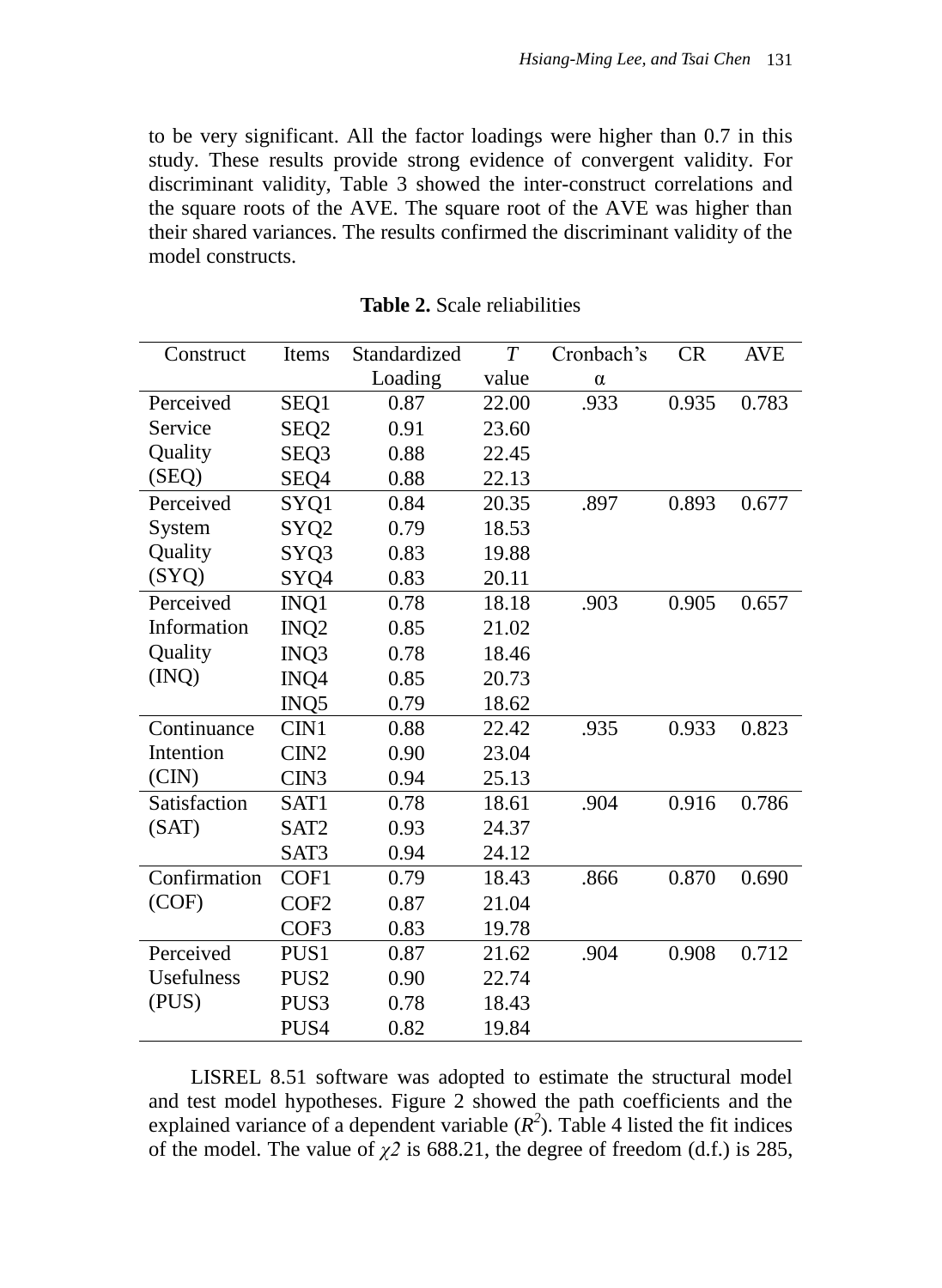*χ2/d.f.* equals 2.38, the comparative fit index (CFI) reaches 0.96, the normed fit index (NFI) is 0.93, and the root mean square error of approximation (RMSEA) is 0.059. All indices fit well except the GFI, which is 0.88, and the AGF is slightly lower than the commonly cited criterion of  $0.9^{55}$ . However, because a GFI higher 0.8 can be interpreted as a reasonable  $fit^{56, 57}$ , the proposed model provides an adequate fit.

|            | <b>PUS</b> | COF  | <b>SAT</b> | <b>CIN</b> | <b>INO</b> | <b>SYQ</b> | <b>SEQ</b> |
|------------|------------|------|------------|------------|------------|------------|------------|
|            |            |      |            |            |            |            |            |
| <b>PUS</b> | 0.84       |      |            |            |            |            |            |
| <b>COF</b> | 0.6        | 0.83 |            |            |            |            |            |
| <b>SAT</b> | 0.72       | 0.73 | 0.88       |            |            |            |            |
| <b>CIN</b> | 0.70       | 0.63 | 0.83       | 0.90       |            |            |            |
| <b>INQ</b> | 0.65       | 0.68 | 0.73       | 0.64       | 0.81       |            |            |
| <b>SYQ</b> | 0.61       | 0.65 | 0.61       | 0.57       | 0.69       | 0.82       |            |
| <b>SEQ</b> | 0.46       | 0.69 | 0.57       | 0.43       | 0.73       | 0.71       | 0.88       |

**Table 3.** Correlation matrix and discriminant assessment

Note: Diagonal elements are the square root of AVE. PUS: Perceived Usefulness; COF: Confirmation; SAT: Satisfaction; CIN: Continuance Intention; INQ: Information Quality; SYQ: System Quality; SEQ: Service Quality

**Table 4.** Fit Indices of the Structural Model

| Fit indices        |      | $\chi$ 2/d.f RMSEA CFI                                                                                                           | NFI            | <b>GFI</b> | AGFI |
|--------------------|------|----------------------------------------------------------------------------------------------------------------------------------|----------------|------------|------|
| Recommended values |      | $\langle 3 \rangle$ $\langle 0.08 \rangle$ $> 0.90 \rangle$ $\langle 0.90 \rangle$ $\langle 0.80 \rangle$ $\langle 0.80 \rangle$ |                |            |      |
| Model values       | 2.38 | 0.059                                                                                                                            | 0.96 0.93 0.88 |            | 0.86 |



**Figure 2.** Results of structural modeling analysis

#### 4.4 Results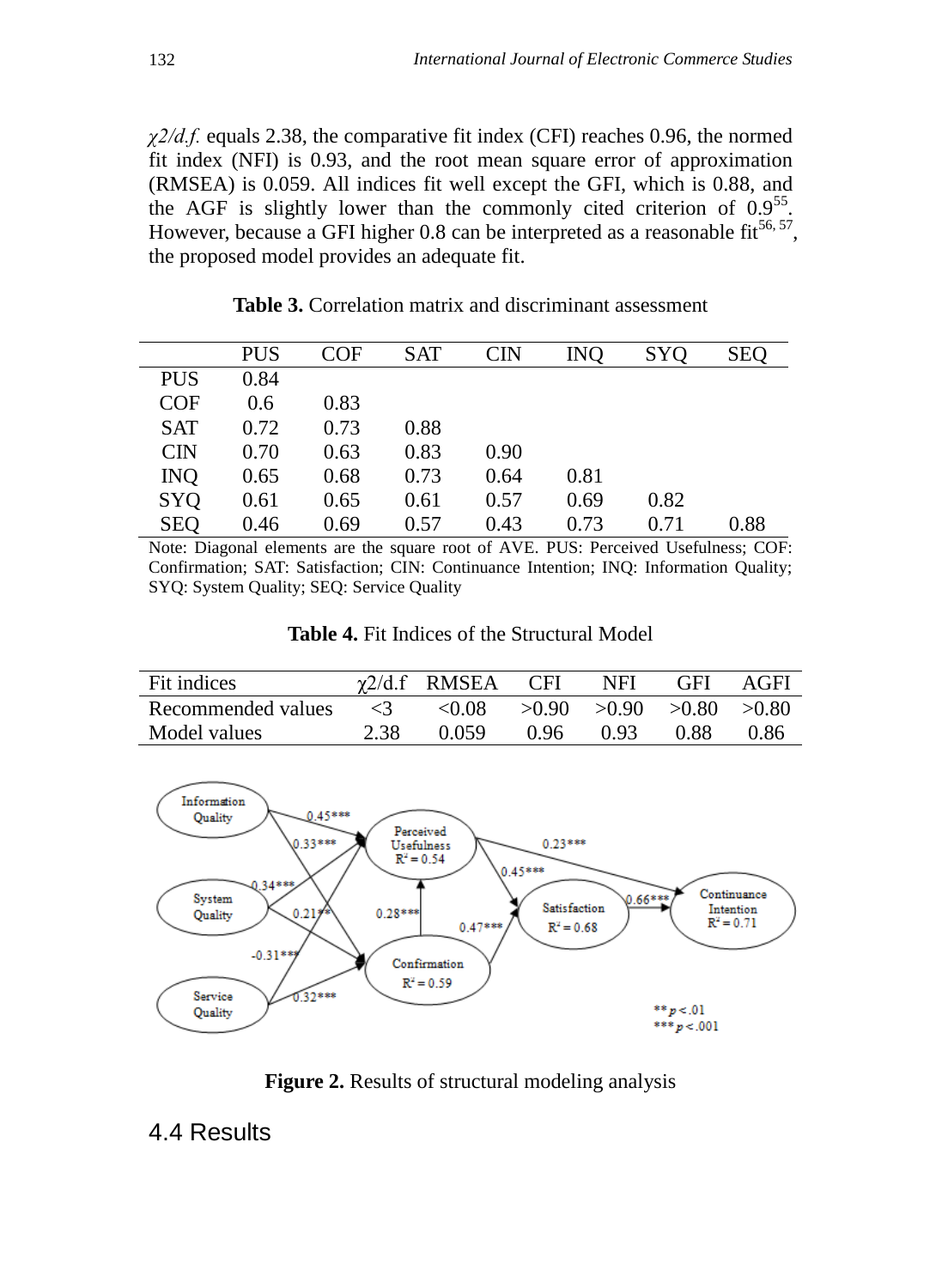The results of this study support all hypotheses but H2c. Information and service qualities are significantly positively influenced by confirmation at the 0.001 level, whereas system quality is affected significantly at the 0.01 level. Thus, H1a, H1b, and H1c are supported. Information and system qualities are significantly related to perceived usefulness at the 0.001 level, supporting H2a and H2b. However, perceived service quality is negatively related to perceived usefulness, and H2c is therefore rejected. As expected by previous studies, confirmation to perceived usefulness, confirmation and perceived usefulness to satisfaction, and perceived usefulness and satisfaction to continuance intention are all significantly related at the 0.001 level, supporting H3, H4, H5, H6, and H7.

The three dimensions of quality  $(R^2 = 0.59)$  capture 59% of the variance of user's confirmation, whereas 54% of perceived usefulness was captured by its three antecedents. Confirmation and usefulness heavily influence customer satisfaction  $(R^2 = 0.68)$  with almost equal importance. Perceived usefulness and satisfaction  $(R^2 = 0.71)$  capture 71% of the variation of user's continuance intention, representing highly explanatory power of the ECM in m-commerce.

#### **5. DISCUSSION**

The major contribution of this study is that it combines the IS success model with the ECM and applies the resulting model to the m-commerce context with good results. This study proposes that perceived quality is an indispensable antecedent of continuance intention on m-commerce, and is largely supported by empirical data. Unlike previous research<sup>2, 34, 41, 42</sup>, this study shows that perceived quality is not directly related to satisfaction (which in turn influences continued usage intention), but is mediated by confirmation and perceived usefulness, as suggested by the  $ECM<sup>16</sup>$ .

This study adopts three quality dimensions of information, system, and service to investigate their effects on confirmation. Consistent with findings from online shopping<sup>40</sup>, perceived information and system qualities are positively related to confirmation. Service quality, the extended dimension adapted to B2C e-commerce success in DeLone and McLean's model<sup>22</sup>, also influences user's confirmation. The results of this study show that all three quality dimensions can be applied to the m-commerce context.

Perceived information and system qualities are also positively related to perceived usefulness, as in e-commerce studies $42, 46$ . However, service quality has a negative relationship with usefulness. The main reason for this unexpected finding may be that consumers perceive m-commerce as not "useful" if they require more services from m-commerce providers after initial adoption. Perceived usefulness in the ECM represents a new level of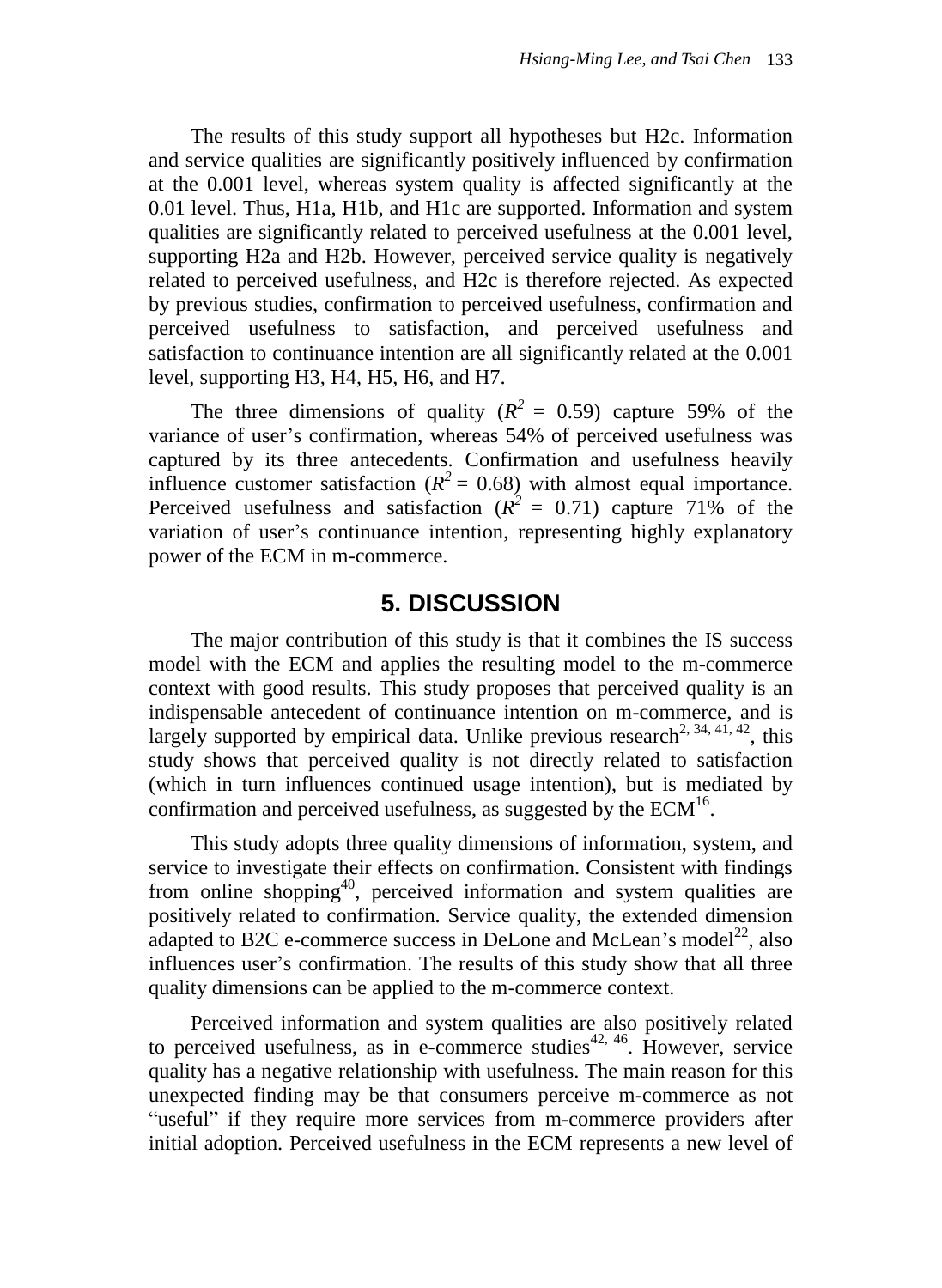expectations (high or low) after initial usage experience (confirmed or disconfirmed)<sup>16</sup>. In the mobile communication environment, shopping tasks should be accomplished within a shorter timeframe, despite much outside interference. Thus, information and system qualities are important. In this case, service quality, defined as the support delivered by the service provider<sup>22</sup>, may be unnecessary or even annoying if one has already experienced (confirmed) the benefits of m-commerce and formed a higher expectation (perceived usefulness) of quick and timely purchase.

#### **6. MANAGERIAL IMPLICATIONS**

The findings of this study have major implications for m-commerce practice. Although many retailers have seized the opportunity to go "mobile," many sites have slow load times, out-of-date information, and complex navigation<sup>58</sup>. The lack of information, system, and service qualities can be devastating for enterprises that have launched mobile business because initial users are confirmed or disconfirmed based on quality factors. Confirmed or positive disconfirmed consumers become satisfied consumers, and in turn form a repurchase intention, whereas dissatisfied users discontinue further use<sup>10</sup> and are lost forever. Therefore, it is paramount for anyone who wants to engage in mobile business to offer abundant and up-to-date product and service information to ensure connection quality and to follow up with quality customer service.

The empirical results of this study suggest that service quality is irrelevant if one wants to turn a repurchase user into a loyal customer. Service quality may even have negative consequences. Thus, the role of information quality and system quality is even more important. Of these two determinants, the importance of information quality in retaining mobile customers cannot be underestimated. It is the most influential factor that is perceived by consumers as useful. Mobile content should be at least complete and easy to understand<sup>22</sup>, which is a difficult task if we want to display it adequately in a relative small screen<sup>23</sup>.

Another contribution of this study to mobile practitioners is that it adopts the three quality dimensions of DeLone and McLean's model. Compared to new quality constructs with similar definitions (e.g., content quality vs. information quality) developed specifically for m-commerce, information quality, system quality, and service quality are more comprehensible and easier to implement because they originated from IS and e-commerce studies, which share many of the same attributes with technical and marketing perspectives.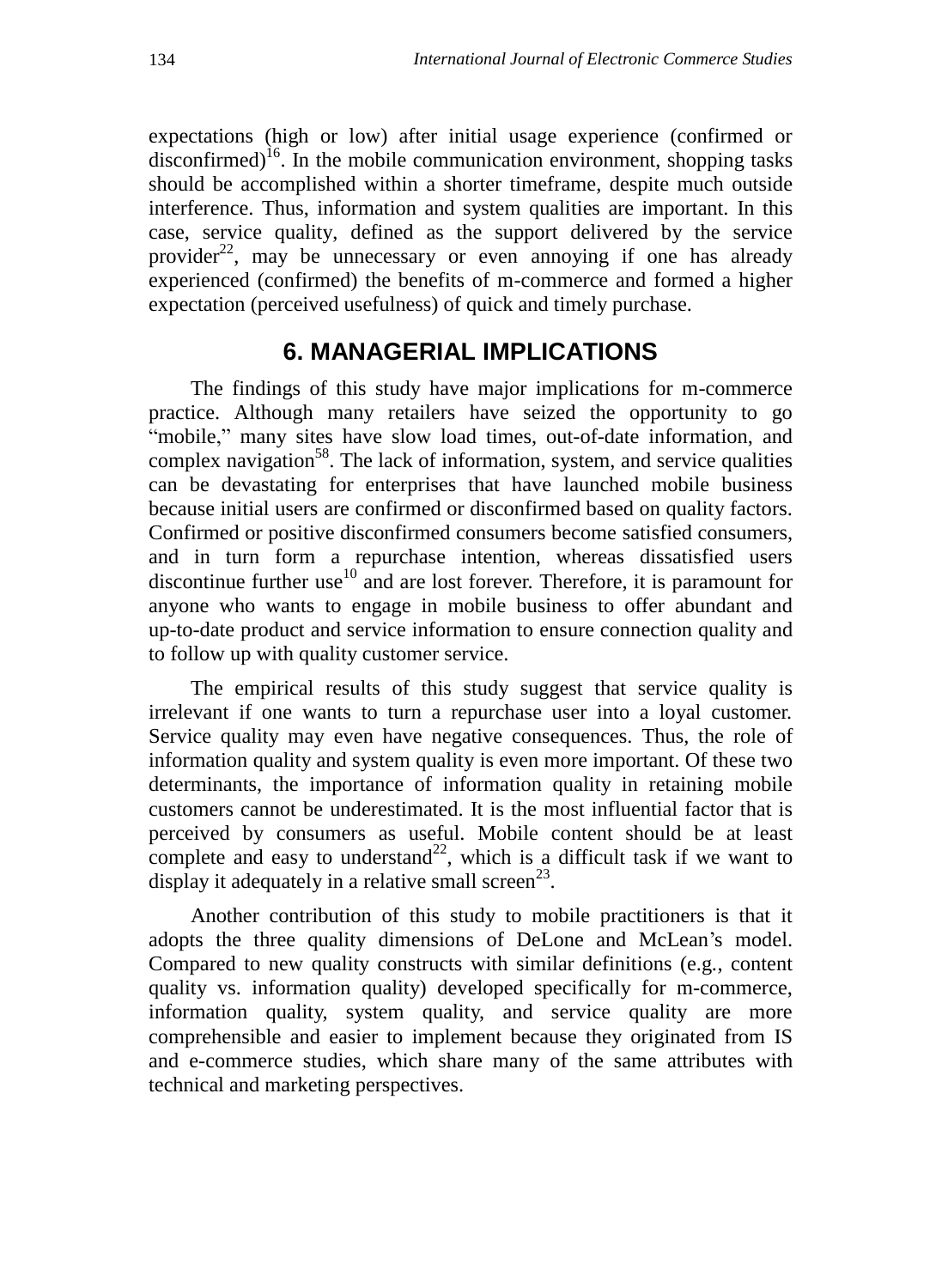## **7. LIMITATIONS AND FUTURE RESEARCH**

The self-selection issue poses a problem in the questionnaire survey process, and is a methodological concern in this study. It is especially true when we conduct any consumer behavior research because no general mobile shoppers' "population" can be identified. However, we think the sample in this study is representative of general mobile consumers because its demographic distributions are similar to those of mobile phone users.

Information, system, and service qualities are key antecedents of the ECM. Future research may consider if there is any variation among these three qualities for different type of products, such as physical goods, services, or software downloads. With so much app-store hype among mobile phone users, software downloads may be a topic worthy of separate investigation in m-commerce.

#### **8. ACKNOWLEDGMENT**

This research was funded by the Ministry of Science and Technology (MSC) under Grant Number 100-2410-H-231-009.

## **9. REFERENCES**

- [1] M. Khilfa, and K.N. Shen, Drivers for transactional for B2C m-commerce adoption: Extended theory of planned behavior. *The Journal of Computer Information System*, 48(3), p111-117, 2008.
- [2] eMarketer 2011, *US m-commerce sales to grow 91% to \$6.7 billion in 2011.* Retrieved on May 20, 2012, from [http://www.emarketer.com/PressRelease.aspx?R=1008716.](http://www.emarketer.com/PressRelease.aspx?R=1008716)
- [3] ITU Report 2011, *The world in 2011: ICT facts and figure [online] Report from International Telecommunication Union (ITU).* Retrieved on May 14, 2012, from [http://www.itu.int/ITU-D/ict/facts/2011/material/ICTFactsFigures2011.](http://www.itu.int/ITU-D/ict/facts/2011/material/ICTFactsFigures2011.pdf) [pdf.](http://www.itu.int/ITU-D/ict/facts/2011/material/ICTFactsFigures2011.pdf)
- [4] NCC Statistical Charts 2011, *Telecommunication figure in 2011' Report from National Communication Committee in Taiwan*. Retrieved on May 14, 2012, from [http://www.ncc.gov.tw/english/files/12050/301\\_1026\\_120508\\_1.](http://www.ncc.gov.tw/english/files/12050/301_1026_120508_1)
- [5] M.C. Hung, H.G. Hwang, and T.C. Hsieh, An exploratory study on the continuance of mobile commerce: An extended expectation-confirmation model of information system use. *International Journal of Mobile Communication*, 5(4), p409-422, 2007. [http://dx.doi.org/10.1504/IJMC.2007.012788.](http://dx.doi.org/10.1504/IJMC.2007.012788)
- [6] J.H. Wu, and S.C. Wang, What drives mobile commerce? An empirical evaluation of the revised technology acceptance model. *Information &*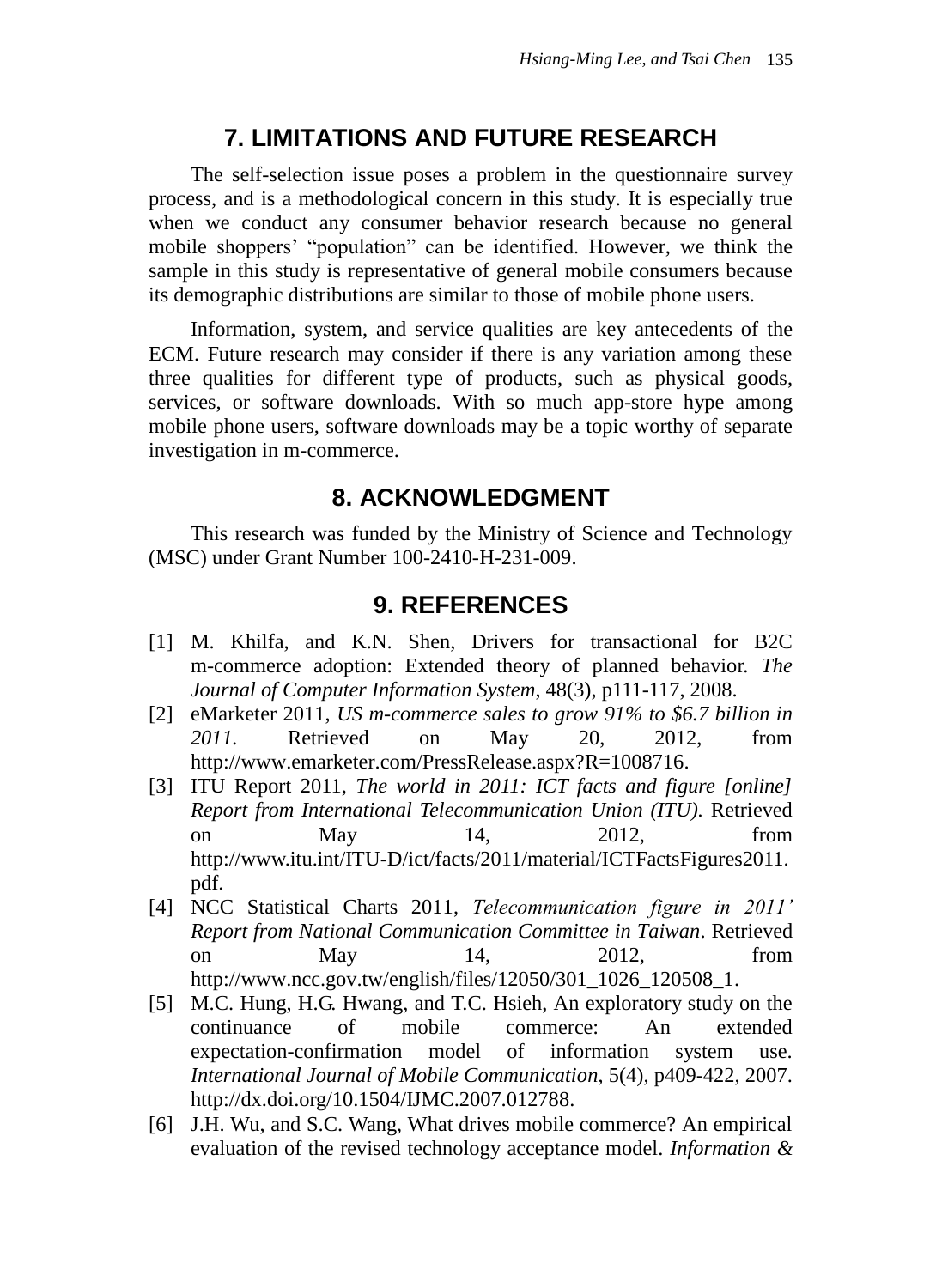*management*, 42(5), p719-729, 2005. [http://dx.doi.org/10.1016/j.im.2004.07.001.](http://dx.doi.org/10.1016/j.im.2004.07.001)

- [7] X. Wu, Q. Chen, L. Sheng, and Y. Wang, A conceptual model of m-commerce customers' continuance intention based on the customers' perceived value. *International Journal of Mobile Learning and Organization*, 3(3), p243-257, 2009. [http://dx.doi.org/10.1504/IJMLO.2009.026311.](http://dx.doi.org/10.1504/IJMLO.2009.026311)
- [8] C.S. Lin, S. Wu, and R.J. Tsai, Integrating perceived playfulness into expectation-confirmation model for web portal context. *Information & Management*, 42(5), p683-693, 2005. [http://dx.doi.org/10.1016/j.im.2004.04.003.](http://dx.doi.org/10.1016/j.im.2004.04.003)
- [9] A.Y.L. Chong, Understanding mobile commerce continuance intention: An empirical analysis of Chinese consumers. *The Journal [of Computer](http://rpa.lib.uch.edu.tw:3431/pubidlinkhandler/sng/pubtitle/The+Journal+of+Computer+Information+Systems/$N/48936/DocView/1429691411/fulltext/$B/1?accountid=10089)  [Information Systems](http://rpa.lib.uch.edu.tw:3431/pubidlinkhandler/sng/pubtitle/The+Journal+of+Computer+Information+Systems/$N/48936/DocView/1429691411/fulltext/$B/1?accountid=10089)*, 53(4), p22-30, 2013.
- [10] R.L. Oliver, A cognitive model of the antecedents and consequences of satisfaction decisions. *Journal of Marketing Research*, 17(4), p460-469, 1980. [http://dx.doi.org/10.2307/3150499.](http://dx.doi.org/10.2307/3150499)
- [11] F.D. Davis, R.P. Bagozzi, and P.R. Warshaw, User acceptance of computer technology: A comparison of two theoretical models. *Measurement Science*, 35(8), p982-1003, 1989. [http://dx.doi.org/10.1287/mnsc.35.8.982.](http://dx.doi.org/10.1287/mnsc.35.8.982)
- [12] S.J. Hong, J.Y.L. Thong, and K.Y. Tam, Understanding continued information technology usage behavior: A comparison of three models in the context of mobile Internet. *Decision Support Systems*, 42(3), p1819-1834, 2006. [http://dx.doi.org/10.1016/j.dss.2006.03.009.](http://dx.doi.org/10.1016/j.dss.2006.03.009)
- [13] Y.S. Kang, S. Hong, and H. Lee. Exploring continued online service usage behavior: The roles of self-image congruity and regret. *Computer in Human Behavior*, 25(1), p111-122, 2009. [http://dx.doi.org/10.1016/j.chb.2008.07.009.](http://dx.doi.org/10.1016/j.chb.2008.07.009)
- [14] M.C. Lee, Explaining and predicting users' continuance intention toward e-learning: An extension of expectation-confirmation model. *Computer & Education*, 54(2), p506-516, 2010. [http://dx.doi.org/10.1016/j.compedu.2009.09.002.](http://dx.doi.org/10.1016/j.compedu.2009.09.002)
- [15] S. Lee, Mobile Internet services from consumers' perspectives. *International Journal of Human-Computer Interaction*, 25(5), p390-413, 2009. [http:/dx.doi.org/10.1080/10447310902865008.](http://dx.doi.org/10.1080/10447310902865008)
- [16] A. Bhattacherjee, Understanding information system continuance: An expectation-confirmation model. *MIS Quarterly*, 25(3), p351-370, 2001. [http://dx.doi.org/10.2307/3250921.](http://dx.doi.org/10.2307/3250921)
- [17] M. Limayem, S.G. Hirt, and C.M.K. Cheung, How habit limits the predictive power of intention: The case of information systems continuance. *MIS Quarterly,* 31(4), p705-737, 2007.
- [18] M. Chae, J. Kim, H. Kim, and H. Ryu, Information quality for mobile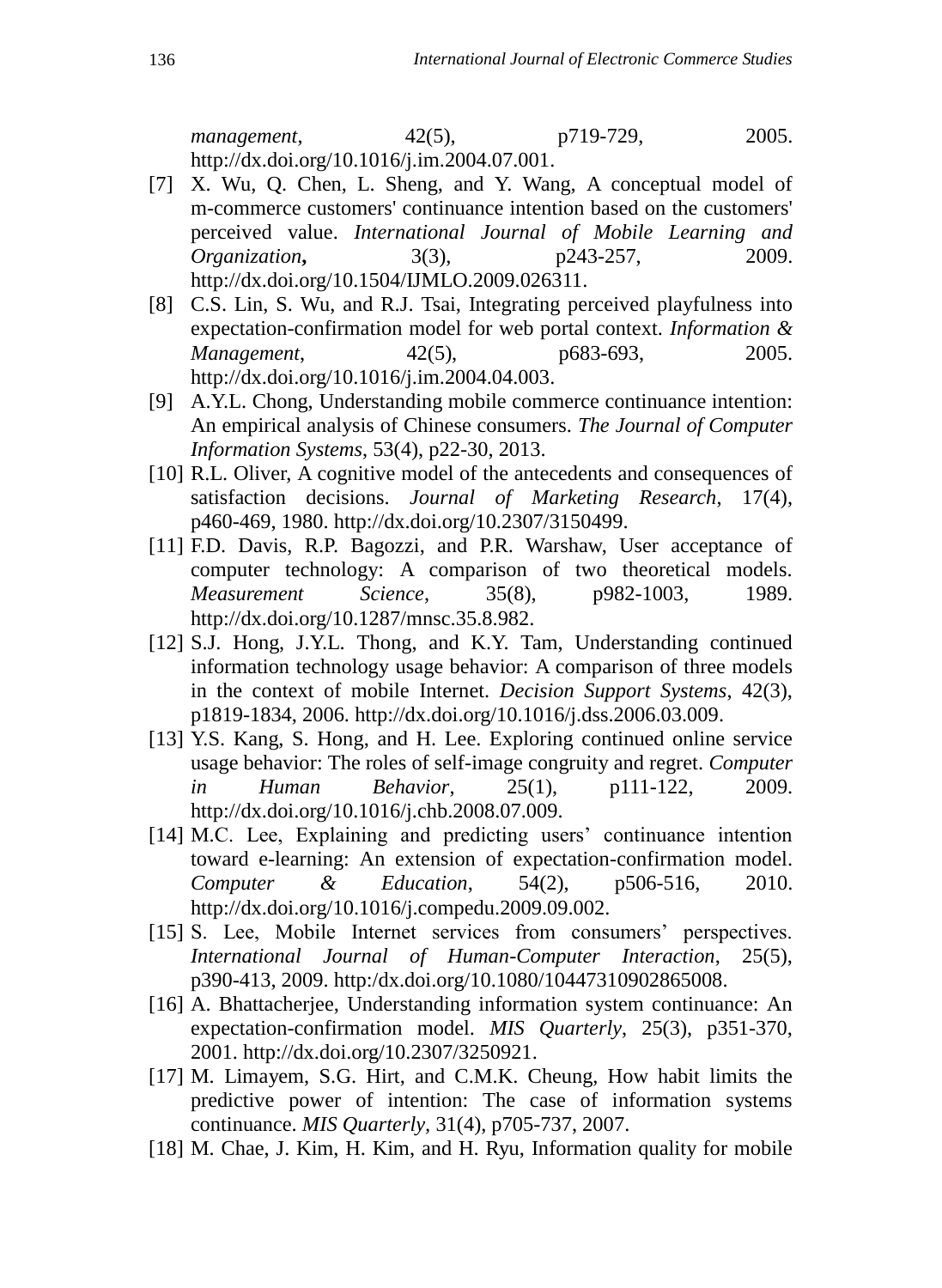internet services: A theoretical model with empirical validation. *Electronic Markets*, 12 (1), p38-46, 2002. [http://dx.doi.org/10.1080/101967802753433254.](http://dx.doi.org/10.1080/101967802753433254)

- [19] A. O'Cass, and J. Carlson, An empirical assessment of consumers' evaluations of web site service quality: Conceptualizing and testing a formative model. *Journal of Service Marketing*, 26(6), p419-434, 2012. [http://dx.doi.org/10.1108/08876041211257909.](http://dx.doi.org/10.1108/08876041211257909)
- [20] C.L. Corritore, B. Kracher, and S. Wiedenbeck, On-line trust: Concepts, evolving themes, a model. *International Journal of Human-Computer Studies*, 58(6), p737-58, 2003. [http://dx.doi.org/10.1016/S1071-5819\(03\)00041-7.](http://dx.doi.org/10.1016/S1071-5819(03)00041-7)
- [21] W.H. Delone, and E.R. McLean, Information systems success: The Quest for the dependent variables. *Information Systems Research*, 3(1), p60-95, 1992. [ttp://dx.doi.org/10.1287/isre.3.1.60.](http://dx.doi.org/10.1287/isre.3.1.60)
- [22] W.H. Delone, and E.R. McLean, The DeLone and McLean Model of information systems success: A ten-year update. *Journal of Management Information Systems*, 19(4), p9-30, 2003.
- [23] K. Siau, and Z. Shen, Building customer trust in mobile commerce. *Communications of the ACM*, 46(4), p91-94, 2003. [http://dx.doi.org/10.1145/641205.641211.](http://dx.doi.org/10.1145/641205.641211)
- [24] M. Li., Z.Y. Dong, and X. Chen, Factors influencing consumption experience of mobile commerce. *Internet Research*, 22(2), p120-141, 2012. [http://dx.doi.org/10.1108/10662241211214539.](http://dx.doi.org/10.1108/10662241211214539)
- [25] T. Kamba, S.A. Elson, T. Harpold, T. Stamper, and P. Sukaviriya, Using small screen space more efficiently. In M. Tauber (Ed.), *Proceedings of the 1996 ACM Conference on Human Factors in Computing Systems (CHI2000)* (p383-390). Vancouver, British Columbia, Canada: ACM press. [http://dx.doi.org/10.1145/238386.238582.](http://dx.doi.org/10.1145/238386.238582)
- [26] X. Li, Buddy-finding in the mobile environment. *Technovation*, 25(9), p1017-1023, 2005.

[http://dx.doi.org/10.1016/j.technovation.2004.02.006.](http://dx.doi.org/10.1016/j.technovation.2004.02.006)

- [27] M. Kleijnen, M. Wetzels, and K. de Ruyter, Consumer acceptance of wireless financial. *Journal of Financial Service Marketing*, 8(3), p206-217, 2004. [http://dx.doi.org/10.1057/palgrave.fsm.4770120.](http://dx.doi.org/10.1057/palgrave.fsm.4770120)
- [28] C.E. Shannon, and W. Weaver, *The mathematical theory of communication*. Urbana, IL: University of Illinois Press, 1949.
- [29] R.O. Mason, Measuring information output: A communication system approach. *Information & Management*, 1(4), p803-838, 1978. [http://dx.doi.org/10.1016/0378-7206\(78\)90028-9.](http://dx.doi.org/10.1016/0378-7206(78)90028-9)
- [30] L.F. Pitt, R.T. Watson, and C.B. Kavan, Service quality: A measure of information systems effectiveness. *MIS Quarterly*, 19(2), p173-187, 1995. [http://dx.doi.org/10.2307/249687.](http://dx.doi.org/10.2307/249687)
- [31] L.A. Halawi, R.V. McCarthy, and J.E. Aronson, An empirical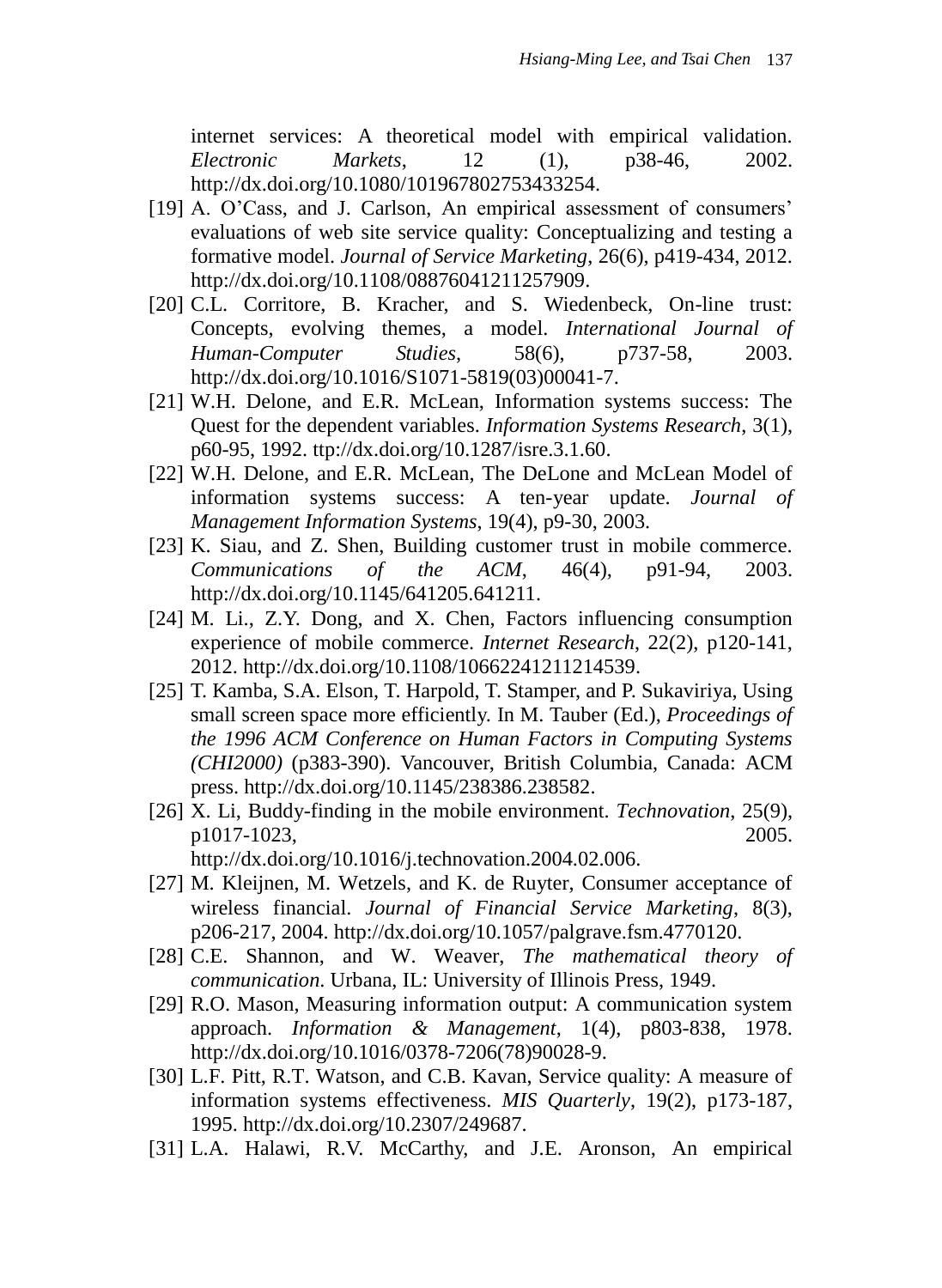investigation of knowledge management systems' success. *The Journal of Computer Information systems*, 48(2), p121-135, 2007.

- [32] W.H. DeLone, and E.R. McLean, Measuring e-commerce success: Applying the DeLone and McLean Information Systems Success Model. *International Journal of Electronic Commerce*, 9(1), p31-47, 2004.
- [33] V. Khayun, and P. Ractham, Accessing e-excise success of Delone and Mclean' Model. *[The Journal of Computer Information Systems](http://search.proquest.com.autorpa.lib.nccu.edu.tw/abicomplete/pubidlinkhandler/sng/pubtitle/The+Journal+of+Computer+Information+Systems/$N/48936/DocView/1017541469/fulltext/1431EBC137C3576321F/2?accountid=10067)*, 52(3), p31-40, 2012.
- [34] H.H. Kuan, G. W. Bock, and V. Vathanophas, Comparing the effects of website quality on customer initial purchase and continued purchase at e-commerce websites. *Behaviour & Information Technology*, 27(1), p3-16, 2008. [http://dx.doi.org/10.1080/01449290600801959.](http://dx.doi.org/10.1080/01449290600801959)
- [35] R.L. Oliver, Effect of expectation and disconfirmation on postexposure product evaluations: An alternative interpretation. *Journal of Applied Psychology*, 62(4), p480-486, 1977. [http://dx.doi.org/10.1037//0021-9010.62.4.480.](http://dx.doi.org/10.1037/0021-9010.62.4.480)
- [36] R.A. Spreng, and R.W. Olshavsky, A desires congruency model of consumer satisfaction. *Journal of the Academy of Marketing Science*, 21(3), p169-177, 1993. [http://dx.doi.org/10.1177/0092070393213001.](http://dx.doi.org/10.1177/0092070393213001)
- [37] J.Y.L. Thong, S.J. Hong, and K.Y. Tam, The effect of post-adoption beliefs on the expectation-confirmation model for information technology continuance. *International Journal of Human-Computer Studies*, 64(9), p799-810, 2006. [http://dx.doi.org/10.1016/j.ijhcs.2006.05.001.](http://dx.doi.org/10.1016/j.ijhcs.2006.05.001)
- [38] C.M. Chiu, M.H. Hsu, S.Y. Sun, T.C. Lin, and P.C. Sun, Usability, quality, value and e-learning continuance decisions. *Computers and Education,* 45(4), p399-416, 2005. [http://dx.doi.org/10.1016/j.compedu.2004.06.001.](http://dx.doi.org/10.1016/j.compedu.2004.06.001)
- [39] C.H. Yen, and H.P. Lu, Factors influence online auction repurchase intention. *Internet Research,* 18(1), p7-25, 2008. [http://dx.doi.org/10.1108/10662240810849568.](http://dx.doi.org/10.1108/10662240810849568)
- [40] V. McKinney, K. Yoon, and F.M. Zahedi, The measurement of Web-customer satisfaction: An expectation and disconfirmation approach. *Information System Research,* 13(3), p296-315, 2002. [http://dx.doi.org/10.1287/isre.13.3.296.76.](http://dx.doi.org/10.1287/isre.13.3.296.76)
- [41] A. Rai, S. Lang, and R. Welker, Assessing the validity of IS success models: An empirical test and theoretical analysis. *Information Systems Research*, 13(1), p50-69, 2002. [http://dx.doi.org/10.1287/isre.13.1.50.96.](http://dx.doi.org/10.1287/isre.13.1.50.96)
- [42] I. Brown, and R. Jayakody, B2C e-commerce success: A test and validation of a revised conceptual model. *The Electronic Journal Information System Evaluation*, 12(2), p129-148, 2009.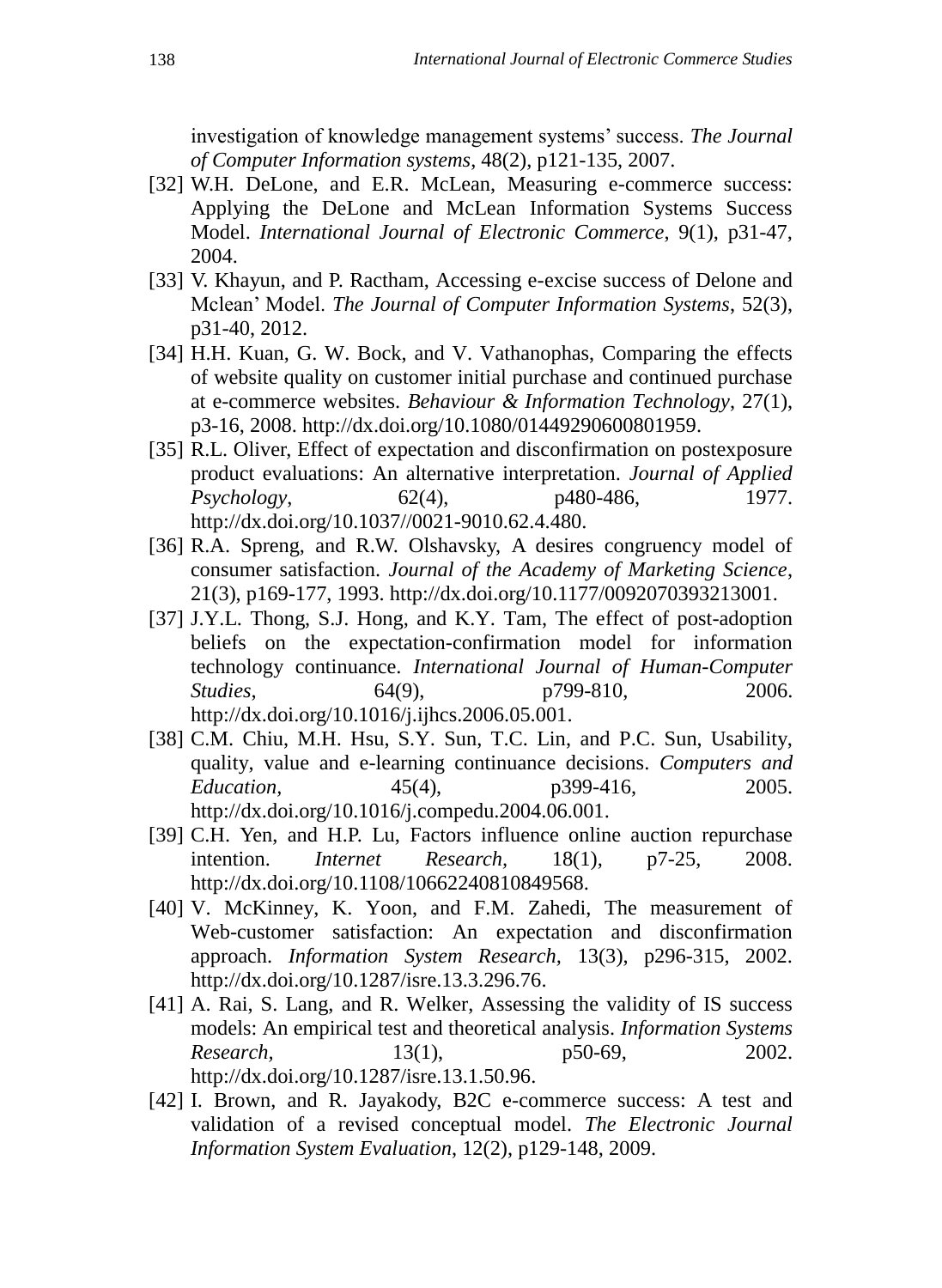- [43] T. Zhou, Y. Lu, and B. Wang, The relative importance of Website design quality and service quality in determining consumers' online repurchase behavior. *Information System Management,* 26(4), p327-337, 2009. [http://dx.doi.org/10.1080/10580530903245663.](http://dx.doi.org/10.1080/10580530903245663)
- [44] P.K. Hellier, G.M. Geursen, R.A. Carr, J.A. Rickard, Customer repurchase intention: A general structural equation model. *European Journal of Marketing*, 37(11/12), p1762-1800, 2003. [http://dx.doi.org/10.1108/03090560310495456.](http://dx.doi.org/10.1108/03090560310495456)
- [45] Y.S. Wang. Assessing e-commerce systems success: A respecification and validation of the DeLone and McLean model of IS success. *Information Systems Journal,* 18(5), p529-557, 2008. [http://dx.doi.org/10.1111/j.1365-2575.2007.00268.x.](http://dx.doi.org/10.1111/j.1365-2575.2007.00268.x)
- [46] A. Lederer, D. Maupin, M. Sena, and Y. Zhuang, The technology acceptance model and the World Wide Web. *Decision Support Systems,* 29(3), p269-282, 2000. [http://dx.doi.org/10.1016/S0167-9236\(00\)00076-2.](http://dx.doi.org/10.1016/S0167-9236(00)00076-2)
- [47] P. Seddon, A respecification and extension of the DeLone and Mclean Model of IS success. *Information Systems Research*, 8(3), p240-253, 1997. [http://dx.doi.org/10.1287/isre.8.3.240.](http://dx.doi.org/10.1287/isre.8.3.240)
- [48] L. Harris, and M. Goode, The four levels of loyalty and the pivotal role trust: A study of online service dynamics. *Journal of Retailing*, 80(2), p139-158, 2004. [http://dx.doi.org/10.1016/j.jretai.2004.04.002.](http://dx.doi.org/10.1016/j.jretai.2004.04.002)
- [49] T. Zhou, Examining the critical success factors of mobile website adoption. *Online Information Review*, 35(4), p636-652, 2011. [http://dx.doi.org/10.1108/14684521111161972.](http://dx.doi.org/10.1108/14684521111161972)
- [50] M. Choi, E.K. Lee, and M.C. Park, An empirical study on the determinants of repurchase intention in Korean mobile Internet services. *Paper presented at the International Telecommunications Society, Asia-Australian Reginal Conference*, Perth, Australia, June 22-24, 2003. [http://dx.doi.org/10203/54386.](http://dx.doi.org/10203/54386)
- [51] J.C. Anderson, and D.W. Gerbing, Structural equation modeling in practice: A review and recommended two-step approach. *Psychological Bulletin*, 103(2), p411-423, 1988. [http://dx.doi.org/10.1037/0033-2909.103.3.411.](http://dx.doi.org/10.1037/0033-2909.103.3.411)
- [52] J.C. Nunnally, *Psychometric theory*. New York, NY: McGraw-Hill, 1978.
- [53] C. Fornell, M.D. Johnson, E.W. Anderson, J. Cha, and B.E. Bryant, The American customer satisfaction index: Natural, purpose, and findings. *Journal of Marketing*, 6(4), p7-18, 1996. [http://dx.doi.org/10.2307/1251898.](http://dx.doi.org/10.2307/1251898)
- [54] R. Bagozzi, and Y. Yi, On the use of structural equation models experimental designs. *Journal of Marketing*, 26(3), p271-285, 1989. [http://dx.doi.org/10.2307/3172900.](http://dx.doi.org/10.2307/3172900)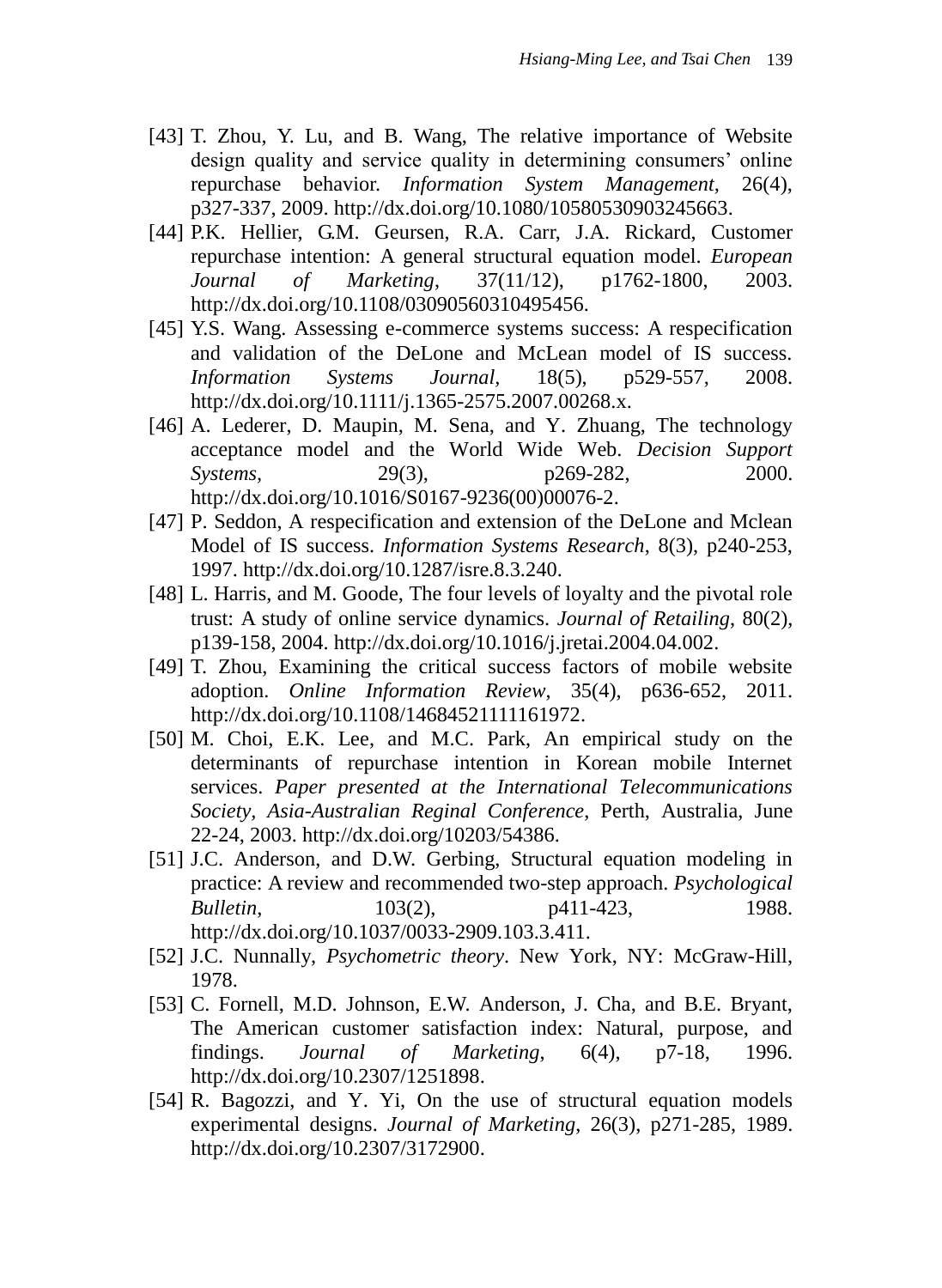- [55] J.F. Hair, R.E. Anderson, R.L. Tatham and W.C. Black, *Multivariate data analysis (5 th ed.)*. Upper Saddle River, NJ: Prentice Hall, 1998.
- [56] W.J. Doll, W. Xia, and G. Torkzadeh, A confirmation of factor analysis of the end-user computer satisfaction instrument. *MIS Quarterly*, 18(4), p453-461, 1994. [http://dx.doi.org/10.2307/249524.](http://dx.doi.org/10.2307/249524)
- [57] K. Jöreskog and D. Sörbom, *LISREL 8: User's reference guide (Version 8.30)*. Chicago: Scientific Software International, 1996.
- [58] 2ergo 2011, *Only 58% of top U.S. retailers have a mobile website and 27% lack a mobile presence altogether, according to research by 2ergo.* Retrieved on May 20, 2012 from [http://www.2ergo.com/news-events/news/only-58-of-top-us-retailers-h](http://www.2ergo.com/news-events/news/only-58-of-top-us-retailers-have-a-mobile-website-and-27-lack-a-mobile-presence-altogether,-according-to-research-by-2ergo/) [ave-a-mobile-website-and-27-lack-a-mobile-presence-altogether,-accor](http://www.2ergo.com/news-events/news/only-58-of-top-us-retailers-have-a-mobile-website-and-27-lack-a-mobile-presence-altogether,-according-to-research-by-2ergo/) [ding-to-research-by-2ergo/.](http://www.2ergo.com/news-events/news/only-58-of-top-us-retailers-have-a-mobile-website-and-27-lack-a-mobile-presence-altogether,-according-to-research-by-2ergo/)

## **APPENDIX A**

| Construct    |    | Measurement items                | Source                |
|--------------|----|----------------------------------|-----------------------|
| Perceived    | 1. | I find mobile commerce services  | Moon and              |
| usefulness   |    | useful in my daily life.         | $Kim(2001)$ ;         |
|              | 2. | Using mobile commerce services   | Thong et al. $(2006)$ |
|              |    | helps me accomplish things more  |                       |
|              |    | quickly.                         |                       |
|              | 3. | Using mobile commerce services   |                       |
|              |    | increase my productivity.        |                       |
|              | 4. | Using mobile commerce services   |                       |
|              |    | helps me performance things      |                       |
|              |    | more conveniently.               |                       |
| Confirmation | 1. | My experience with using the     | Bhattacherjee         |
|              |    | mobile commerce services was     | (2001)                |
|              |    | better than what I expect.       |                       |
|              | 2. | The service level provide by the |                       |
|              |    | mobile commerce services was     |                       |
|              |    | better than what I expected.     |                       |
|              | 3. | Overall, most of my expectation  |                       |
|              |    | from using mobile commerce       |                       |
|              |    | services were confirmed.         |                       |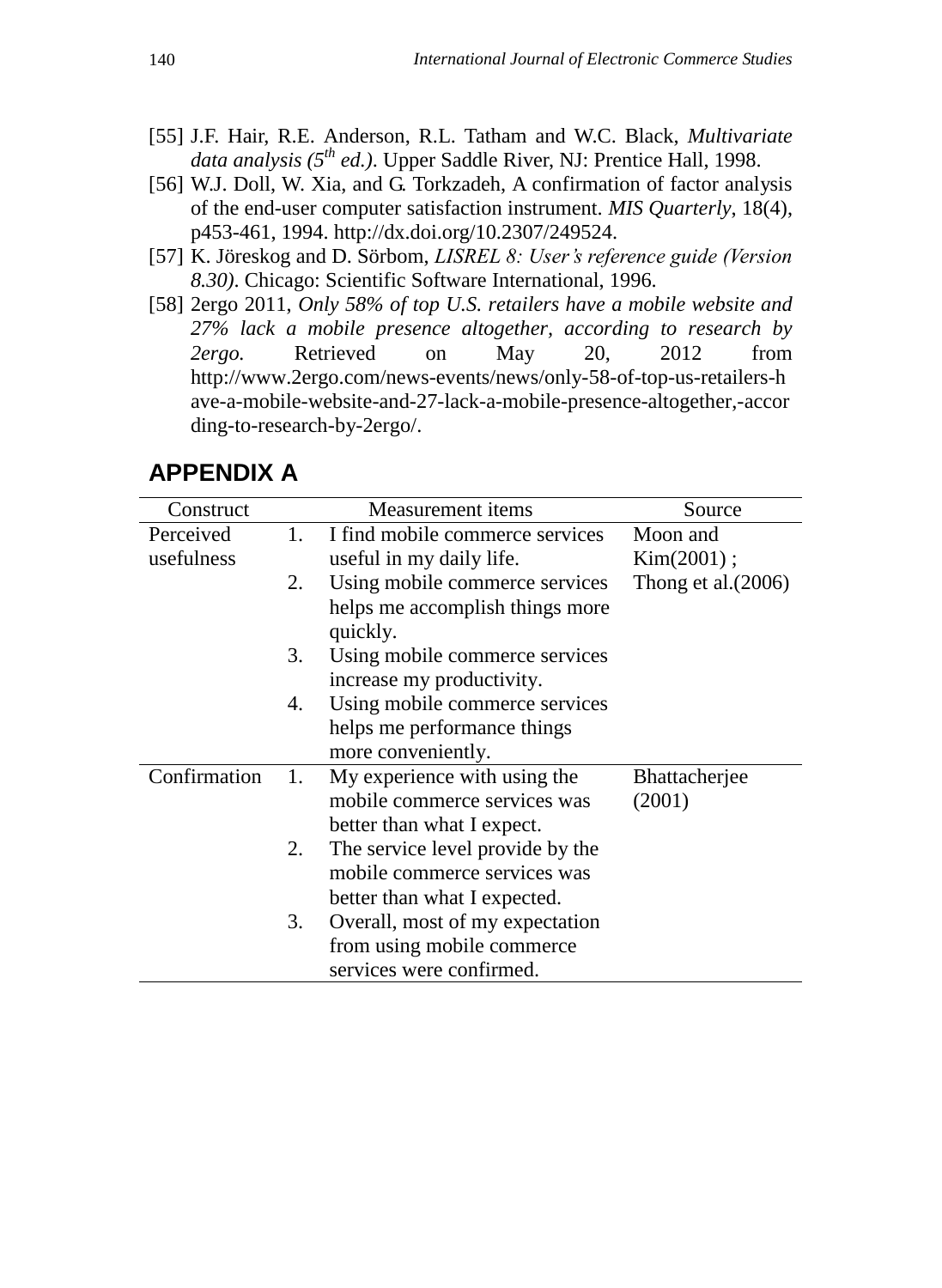| Construct                                                       |                                                            | Measurement items                                                                                                                                                                                                                                                                                                                                                                                                                                                                                                                                                                                                                                                                                                       | Source                                                |
|-----------------------------------------------------------------|------------------------------------------------------------|-------------------------------------------------------------------------------------------------------------------------------------------------------------------------------------------------------------------------------------------------------------------------------------------------------------------------------------------------------------------------------------------------------------------------------------------------------------------------------------------------------------------------------------------------------------------------------------------------------------------------------------------------------------------------------------------------------------------------|-------------------------------------------------------|
| Satisfaction                                                    | 1.                                                         | I am satisfied with decision on                                                                                                                                                                                                                                                                                                                                                                                                                                                                                                                                                                                                                                                                                         | Spreng and                                            |
|                                                                 |                                                            | the use of mobile commerce                                                                                                                                                                                                                                                                                                                                                                                                                                                                                                                                                                                                                                                                                              | Olshavsky(1993);                                      |
|                                                                 |                                                            | services.                                                                                                                                                                                                                                                                                                                                                                                                                                                                                                                                                                                                                                                                                                               | Lin et al. $(2005$                                    |
|                                                                 | 2.                                                         | My choice to use the mobile                                                                                                                                                                                                                                                                                                                                                                                                                                                                                                                                                                                                                                                                                             |                                                       |
|                                                                 |                                                            | commerce services was a wise                                                                                                                                                                                                                                                                                                                                                                                                                                                                                                                                                                                                                                                                                            |                                                       |
|                                                                 |                                                            | one.                                                                                                                                                                                                                                                                                                                                                                                                                                                                                                                                                                                                                                                                                                                    |                                                       |
|                                                                 | 3.                                                         | I think I did the right thing by                                                                                                                                                                                                                                                                                                                                                                                                                                                                                                                                                                                                                                                                                        |                                                       |
|                                                                 |                                                            | deciding to use my mobile                                                                                                                                                                                                                                                                                                                                                                                                                                                                                                                                                                                                                                                                                               |                                                       |
|                                                                 |                                                            |                                                                                                                                                                                                                                                                                                                                                                                                                                                                                                                                                                                                                                                                                                                         |                                                       |
|                                                                 |                                                            |                                                                                                                                                                                                                                                                                                                                                                                                                                                                                                                                                                                                                                                                                                                         |                                                       |
|                                                                 |                                                            |                                                                                                                                                                                                                                                                                                                                                                                                                                                                                                                                                                                                                                                                                                                         |                                                       |
|                                                                 |                                                            |                                                                                                                                                                                                                                                                                                                                                                                                                                                                                                                                                                                                                                                                                                                         |                                                       |
|                                                                 |                                                            |                                                                                                                                                                                                                                                                                                                                                                                                                                                                                                                                                                                                                                                                                                                         |                                                       |
|                                                                 |                                                            |                                                                                                                                                                                                                                                                                                                                                                                                                                                                                                                                                                                                                                                                                                                         |                                                       |
|                                                                 |                                                            |                                                                                                                                                                                                                                                                                                                                                                                                                                                                                                                                                                                                                                                                                                                         |                                                       |
|                                                                 |                                                            |                                                                                                                                                                                                                                                                                                                                                                                                                                                                                                                                                                                                                                                                                                                         |                                                       |
|                                                                 |                                                            |                                                                                                                                                                                                                                                                                                                                                                                                                                                                                                                                                                                                                                                                                                                         |                                                       |
|                                                                 |                                                            |                                                                                                                                                                                                                                                                                                                                                                                                                                                                                                                                                                                                                                                                                                                         |                                                       |
|                                                                 |                                                            |                                                                                                                                                                                                                                                                                                                                                                                                                                                                                                                                                                                                                                                                                                                         |                                                       |
|                                                                 |                                                            |                                                                                                                                                                                                                                                                                                                                                                                                                                                                                                                                                                                                                                                                                                                         |                                                       |
|                                                                 |                                                            |                                                                                                                                                                                                                                                                                                                                                                                                                                                                                                                                                                                                                                                                                                                         |                                                       |
|                                                                 |                                                            |                                                                                                                                                                                                                                                                                                                                                                                                                                                                                                                                                                                                                                                                                                                         |                                                       |
|                                                                 |                                                            |                                                                                                                                                                                                                                                                                                                                                                                                                                                                                                                                                                                                                                                                                                                         |                                                       |
|                                                                 |                                                            |                                                                                                                                                                                                                                                                                                                                                                                                                                                                                                                                                                                                                                                                                                                         |                                                       |
|                                                                 |                                                            |                                                                                                                                                                                                                                                                                                                                                                                                                                                                                                                                                                                                                                                                                                                         |                                                       |
|                                                                 |                                                            |                                                                                                                                                                                                                                                                                                                                                                                                                                                                                                                                                                                                                                                                                                                         |                                                       |
|                                                                 |                                                            |                                                                                                                                                                                                                                                                                                                                                                                                                                                                                                                                                                                                                                                                                                                         |                                                       |
|                                                                 |                                                            |                                                                                                                                                                                                                                                                                                                                                                                                                                                                                                                                                                                                                                                                                                                         |                                                       |
|                                                                 |                                                            |                                                                                                                                                                                                                                                                                                                                                                                                                                                                                                                                                                                                                                                                                                                         |                                                       |
|                                                                 |                                                            |                                                                                                                                                                                                                                                                                                                                                                                                                                                                                                                                                                                                                                                                                                                         |                                                       |
|                                                                 |                                                            |                                                                                                                                                                                                                                                                                                                                                                                                                                                                                                                                                                                                                                                                                                                         |                                                       |
|                                                                 |                                                            |                                                                                                                                                                                                                                                                                                                                                                                                                                                                                                                                                                                                                                                                                                                         |                                                       |
|                                                                 |                                                            |                                                                                                                                                                                                                                                                                                                                                                                                                                                                                                                                                                                                                                                                                                                         |                                                       |
| Continuance<br>intention<br>Perceived<br>information<br>quality | 1.<br>2.<br>3.<br>1.<br>2.<br>3.<br>$\overline{4}$ .<br>5. | commerce services.<br>I intent to continue using the<br>mobile commerce services in the<br>future.<br>I will always try to use mobile<br>commerce services in my daily<br>life.<br>I will keep using mobile<br>commerce services as regularly<br>as I do now.<br>M-commerce sites provide the<br>precise information I need.<br>M-commerce sites provide<br>responses to questions and<br>queries that are exactly what I<br>need.<br>M-commerce sites provide<br>sufficient information to enable<br>me to do my tasks.<br>I am satisfied with the accuracy<br>of information provided by<br>m-commerce sites.<br>The information provided by<br>m-commerce sites is helpful<br>regarding my questions or<br>problems. | Thong et al. $(2006)$<br>Brown and<br>Jayakody (2009) |

# **APPENDIX A (Cont.)**